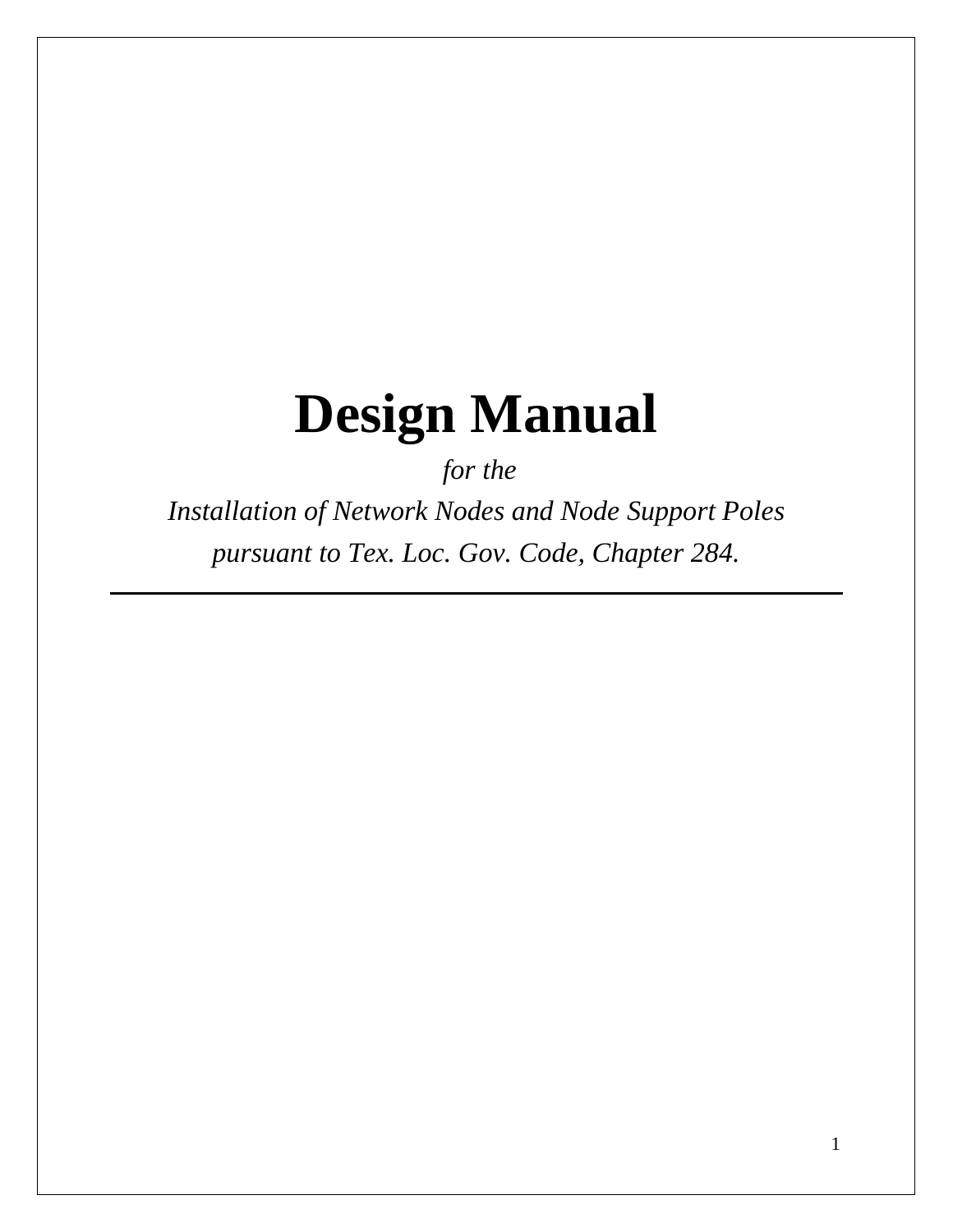# Table of Contents

| SECTION 3. PROHIBITED AND PREFERRED LOCATIONS OF MICRO NETWORK NODE, NETWORK               |  |
|--------------------------------------------------------------------------------------------|--|
|                                                                                            |  |
|                                                                                            |  |
|                                                                                            |  |
|                                                                                            |  |
| SECTION 8. REQUIREMENTS IN REGARD TO REMOVAL, REPLACEMENT, REPLACEMENT,                    |  |
|                                                                                            |  |
| SECTION 10. REQUIREMENTS UPON ABANDONMENT OF OBSOLETE MICRO NETWORK NODE,                  |  |
|                                                                                            |  |
| SECTION 12. ADMINISTRATIVE HEARING - REQUEST FOR EXEMPTION ERROR! BOOKMARK NOT<br>DEFINED. |  |
|                                                                                            |  |
|                                                                                            |  |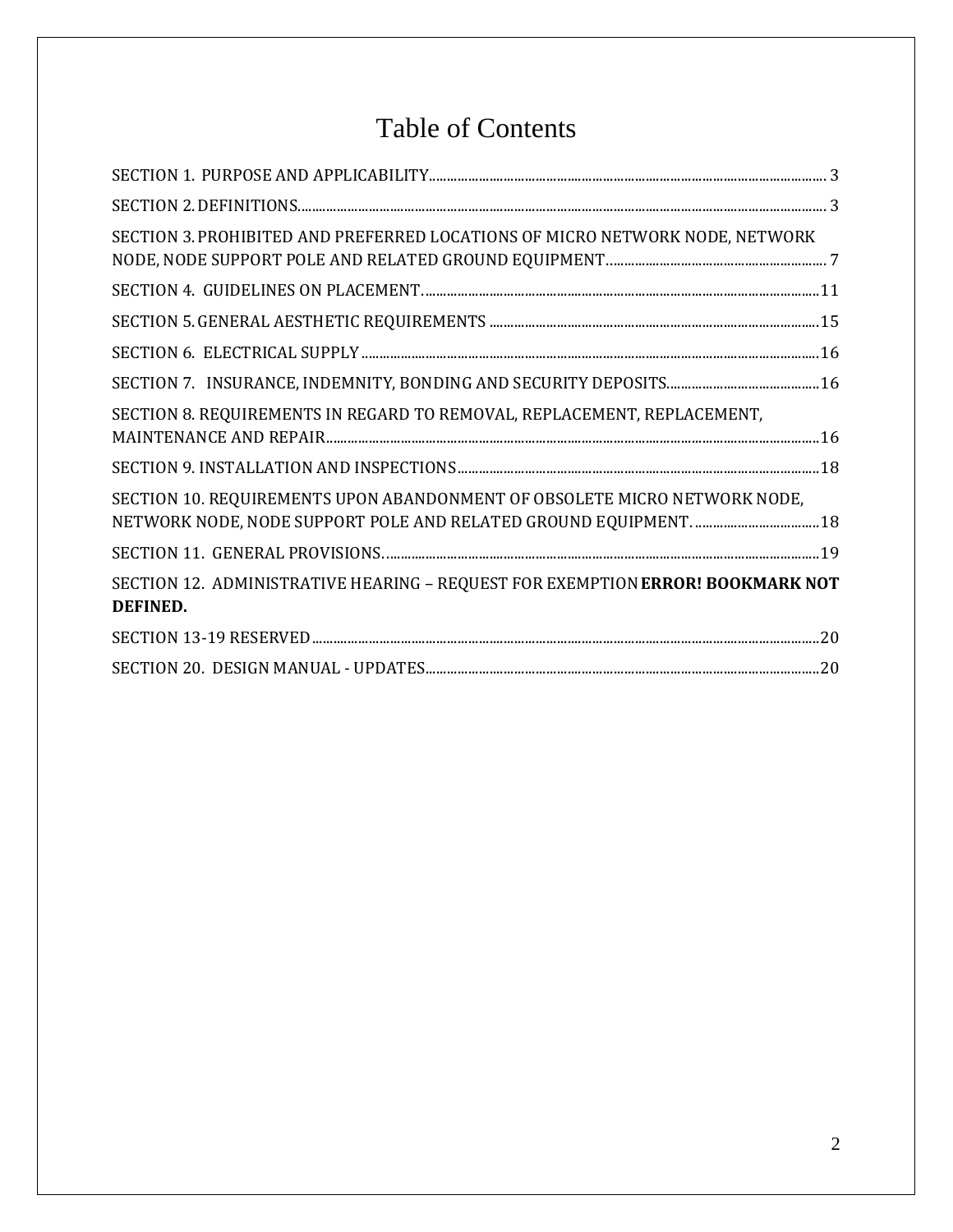#### **SECTION 1. PURPOSE AND APPLICABILITY.**

<span id="page-2-0"></span>The City of Coppell ("City") recognizes that the State of Texas has delegated to the City the fiduciary duty, as a trustee, to manage the public right-of-way for the health, safety, and welfare of the public to Texas municipalities.

*Purpose:* Loc. Gov. Code, Chapter 284 allows certain wireless Network Providers to install in the public rights-of-way their wireless facilities, described and defined in Tex. Loc. Gov. Code, Chapter 284, Sec. 284.002 as "Micro Network Nodes", "Network Nodes", and "Node Support Poles".

 As expressly allowed by Tex. Loc. Gov. Code, Chapter 284, Section 284.108, and pursuant to its police power authority reserved in Sec.  $284.301<sup>1</sup>$ , the City enacts these Design Guidelines in order to meet its fiduciary duty to the citizens of the City, and to give assistance and guidance to wireless telecommunications providers to assist such companies in the timely, efficient, safe and aesthetically pleasing installation of technologically competitive equipment.

*Applicability*: This Design Manual is for siting and criteria for the installation Wireless Facilities, including Micro Network Nodes, Network Nodes, Node Support Poles and related ground equipment being installed pursuant to Loc. Gov. Code, Chapter 284

This Design Manual shall apply to any sitings, installations, collocations in, on, over or under the public rights-of-way of Network nodes, Node support poles, Micro network nodes, Distributed Antenna Systems, microwave communications or other Wireless Facilities, by whatever nomenclature, whether they are installed pursuant to Chapter 284, or installed pursuant to an agreement as agreed to and consented to by the City in its discretion, or installed as may otherwise be allowed by state law.

<span id="page-2-1"></span>*City Rights-of-Way Management Ordinance:* A Network Provider shall comply with the City's Rights-of-Way Management Ordinance except where in conflict with this Design Manual or Chapter 284, Subchapter C.

#### **SECTION 2. DEFINITIONS.**

The definitions as used in Tex. Loc. Gov. Code, Chapter 284, Sec. 284.002 shall be used in this Design Manual, unless otherwise noted in this Section 2, below.<sup>2</sup>

*Abandon* and its derivatives means the facilities installed in the right-of-way (including by way of example but not limited to: poles, wires, conduit, manholes, handholes, cuts, network nodes and node support poles, or portion thereof) that have been left by Provider in an unused or nonfunctioning condition for more than 120 consecutive calendar days unless, after notice to Provider, Provider has established to the reasonable satisfaction of the City that the applicable facilities, or portion thereof, is still in active use.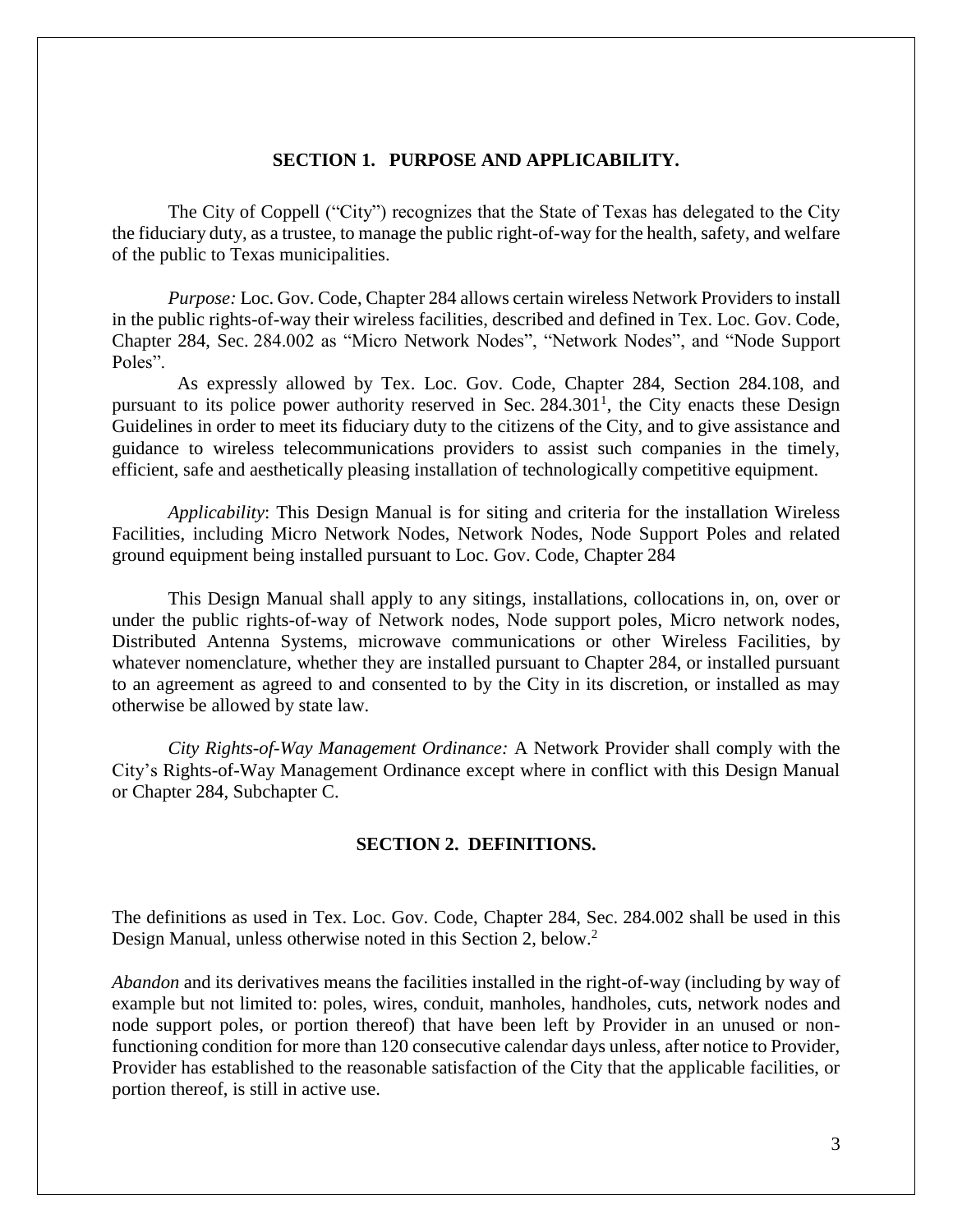*Antenna* means communications equipment that transmits or receives electromagnetic radio frequency signals used in the provision of wireless services.

*Applicable codes* means:

- (A) uniform building, fire, electrical, plumbing, or mechanical codes adopted by a recognized national code organization; and
- (B) local amendments to those codes to the extent not inconsistent with Chapter 284.

*City* means the City of Coppell, Texas or its lawful successor.

*City Manager* shall mean City Manager or designee

*Chapter 284* means Tex. Loc. Gov. Code, Chapter 284.

*Collocate* and c*ollocation* mean the installation, mounting, maintenance, modification, operation, or replacement of network nodes in a public right-of-way on or adjacent to a pole.

*Concealment or Camouflaged* means any Wireless Facility or Pole that is covered, blended, painted, disguised, camouflaged or otherwise concealed such that the Wireless Facility blends into the surrounding environment and is visually unobtrusive as allowed as a condition for City advance approval under Chapter 284, Sec. 284.105 in Historic or Design Districts. A Concealed or Camouflaged Wireless Facility or Pole also includes any Wireless Facility or Pole conforming to the surrounding area in which the Wireless Facility or Pole is located and may include, but is not limited to hidden beneath a façade, blended with surrounding area design, painted to match the supporting area, or disguised with artificial tree branches.

*Decorative pole* means a streetlight pole specially designed and placed for aesthetic purposes and on which no appurtenances or attachments, other than specially designed informational or directional signage or temporary holiday or special event attachments, have been placed or are permitted to be placed according to nondiscriminatory municipal codes.

*Design District* means an area that is zoned, or otherwise designated by municipal code, and for which the city maintains and enforces unique design and aesthetic standards on a uniform and nondiscriminatory basis.

*Disaster emergency* or *disaster* or *emergency* means an imminent, impending, or actual natural or humanly induced situation wherein the health, safety, or welfare of the residents of the city is threatened, and includes, but is not limited to any declaration of emergency by city state or federal governmental authorities.

*Distributed Antenna System or DAS* shall be included as a type of "Network Node."

*Easement* means and shall include any public easement or other compatible use created by dedication, or by other means, to the city for public utility purposes or any other purpose whatsoever. "Easement" shall include a private easement used for the provision of utilities.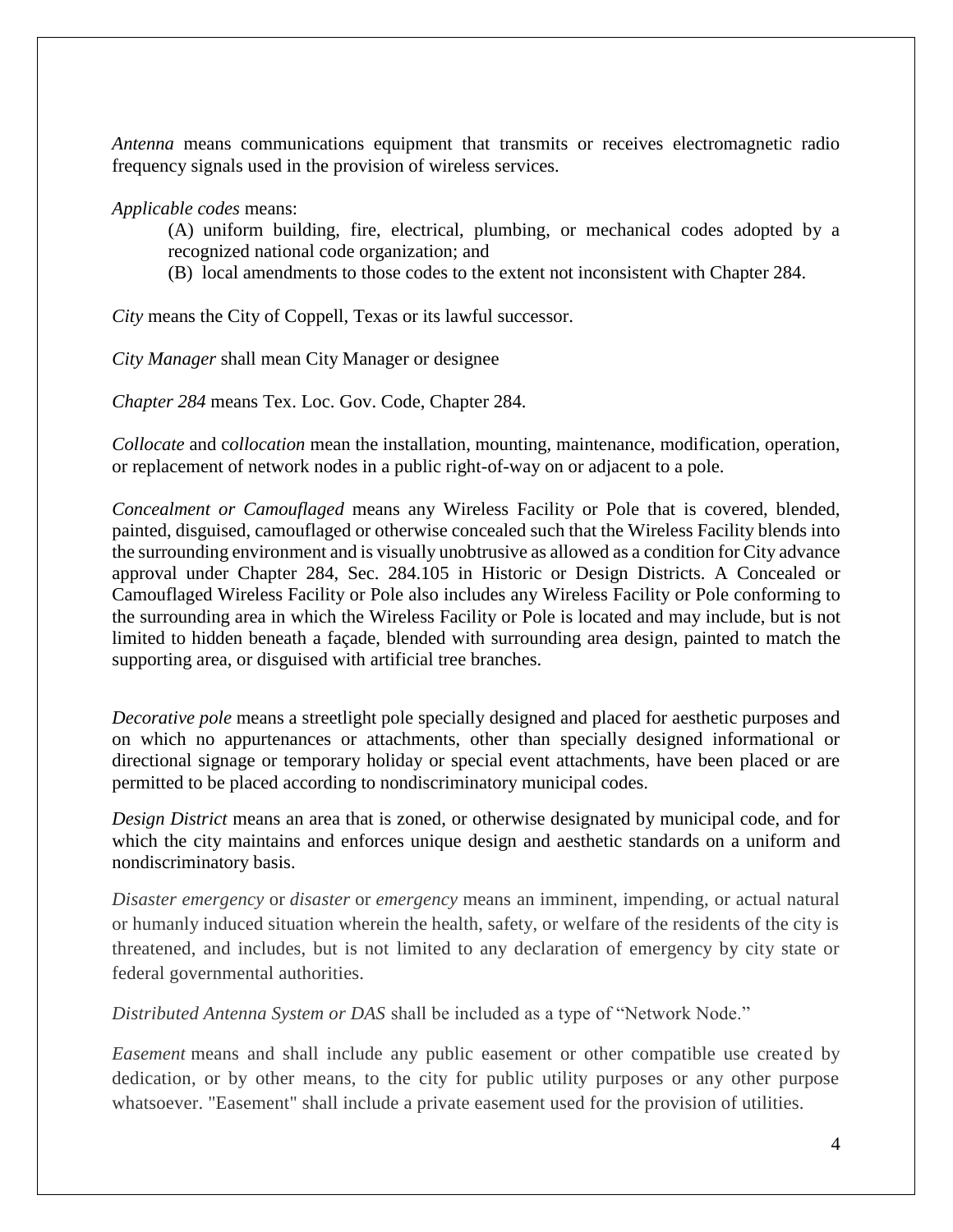*Federal Communications Commission or FCC* means the Federal Administrative Agency, or lawful successor, authorized to oversee cable television and other multi-channel regulation on a national level.

*Highway right-of-way* means right-of-way adjacent to a state or federal highway.

*Historic district* means an area that is zoned or otherwise designated as a historic district under municipal, state, or federal law.

*Law* means common law or a federal, state, or local law, statute, code, rule, regulation, order, or ordinance.

*Local* means within the geographical boundaries of the City.

*Location* means the City approved and lawfully permitted location for the Network Node*.*

*Macro tower* means a guyed or self-supported pole or monopole greater than the height parameters prescribed by Chapter 284, Section 284.103 and that supports or is capable of supporting antennas.

*Mayor* means the Mayor for the City.

*Micro network node* means a network node that is not larger in dimension than 24 inches in length, 15 inches in width, and 12 inches in height, and that has an exterior antenna, if any, not longer than 11 inches.

*Municipal park* means an area that is zoned or otherwise designated by municipal code as a public park for the purpose of recreational activity.

*Municipally owned utility pole* means a utility pole owned or operated by a municipally owned utility, as defined by Section 11.003, Utilities Code, and located in a public right-of-way.

*MUTCD* means Manual of Uniform Traffic Control Devices.

*Network node* means equipment at a fixed location that enables wireless communications between user equipment and a communications network. The term:

(A) includes:

(i) equipment associated with wireless communications;

(ii) a radio transceiver, an antenna, a battery-only backup power supply, and comparable equipment, regardless of technological configuration; and

(iii) coaxial or fiber-optic cable that is immediately adjacent to and directly associated with a particular collocation; and

# (B) does not include:

- (i) an electric generator;
- (ii) a pole; or
- (iii) a macro tower.

#### *Network provider* means: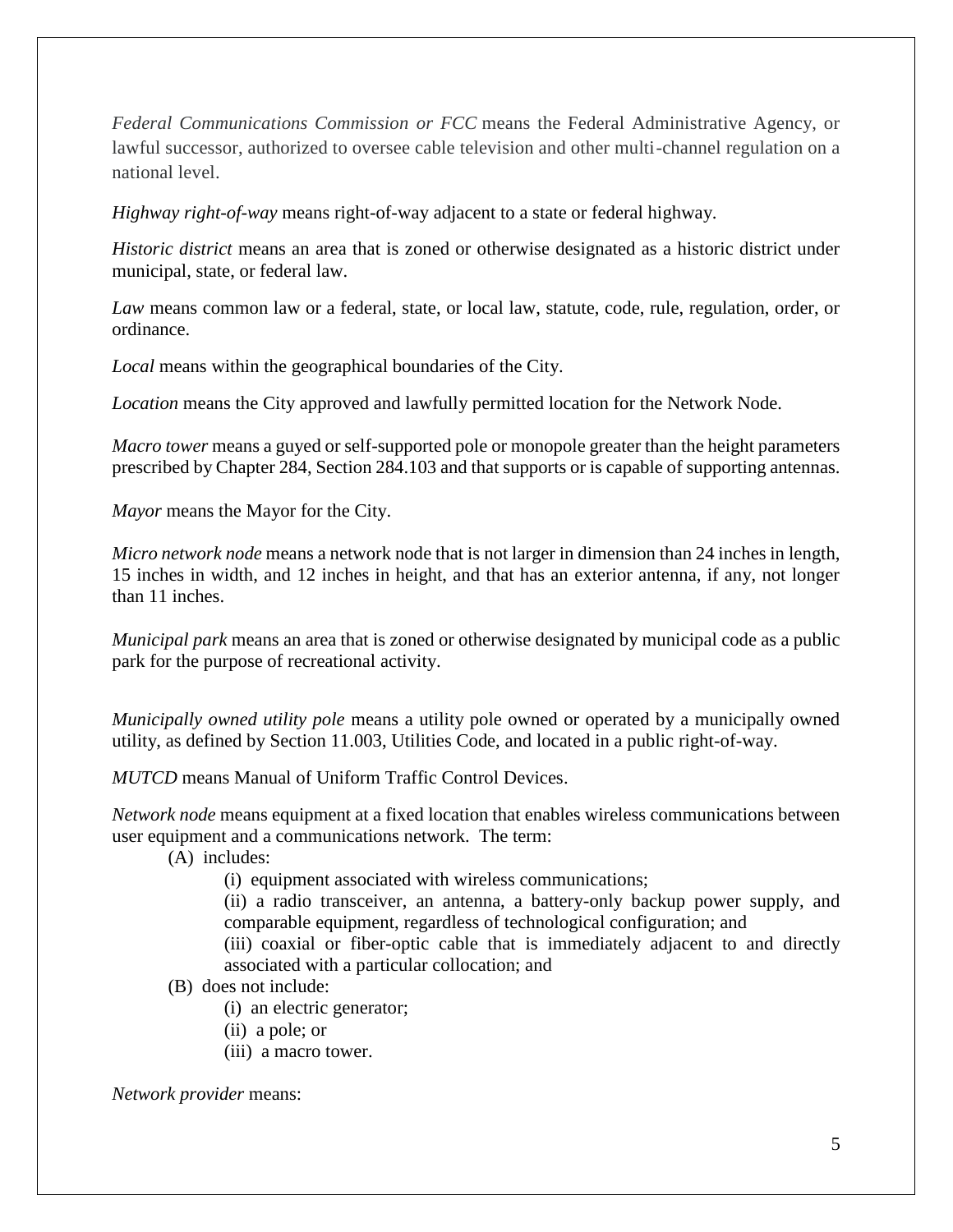(A) a wireless service provider; or

(B) a person that does not provide wireless services and that is not an electric utility but builds or installs on behalf of a wireless service provider:

(i) network nodes; or

(ii) node support poles or any other structure that supports or is capable of supporting a network node.

*Node support pole* means a pole installed by a network provider for the primary purpose of supporting a network node.

*Permit* means a written authorization for the use of the public right-of-way or collocation on a service pole required from a municipality before a network provider may perform an action or initiate, continue, or complete a project over which the municipality has police power authority.

*Pole* means a service pole, municipally owned utility pole, node support pole, or utility pole.

*Private easement* means an easement or other real property right that is only for the benefit of the grantor and grantee and their successors and assigns.

*Provider* has the same meaning as "Network Provider."

*Public right-of-way* means the area on, below, or above a public roadway, highway, street, public sidewalk, alley, waterway, or utility easement in which the municipality has an interest. The term does not include:

- (A) a private easement; or
- (B) the airwaves above a public right-of-way with regard to wireless telecommunications.

*Public right-of-way management ordinance* means an ordinance that complies with Chapter 284, Subchapter C.

*Service pole* means a pole, at least 8' in height, other than a municipally owned utility pole, owned or operated by a municipality and located in a public right-of-way, including:

- (A) a pole that supports traffic control functions;
- (B) a structure for signage;

(C) a pole that supports lighting, other than a decorative pole; and

(D) a pole or similar structure owned or operated by a municipality and supporting only network nodes.

*Small cell* shall be included as a type of "Network Node."

*Street* means only the paved portion of the right-of-way used for vehicular travel, being the area between the inside of the curb to the inside of the opposite curb, or the area between the two parallel edges of the paved roadway for vehicular travel where there is no curb. A "Street" is generally part of, but smaller in width than the width of the entire right-of-way, while a right-ofway may include sidewalks and utility easements, a "Street" does not. A "street" does not include the curb or the sidewalk, if either are present at the time of a permit application or if added later.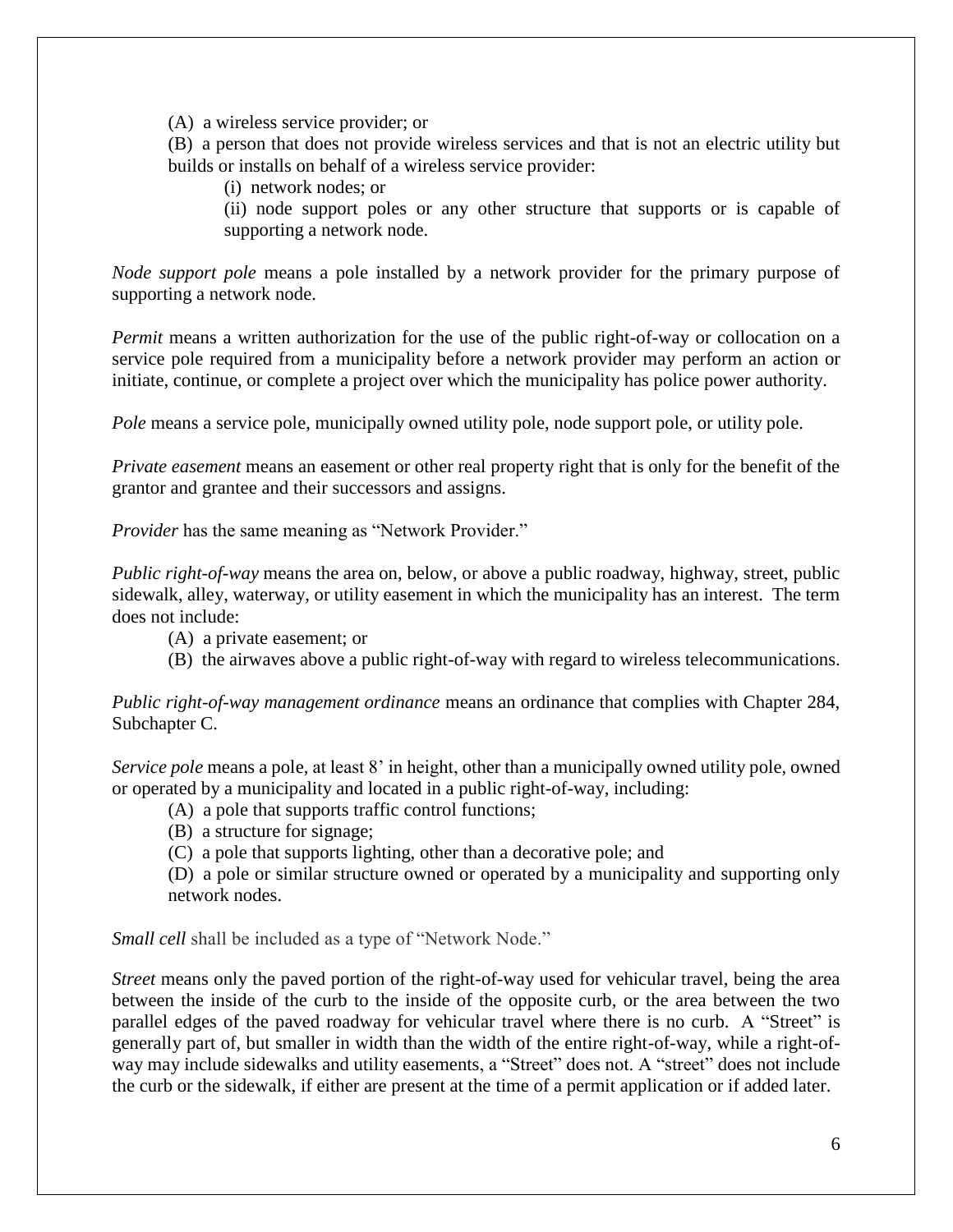*SWPPP* shall mean Storm Water Pollution Prevention Plan.

*TAS* means Texas Accessibility Standards.

*Traffic Signal* means any device, whether manually, electrically, or mechanically operated by which traffic is alternately directed to stop and to proceed.

*Transport facility* means each transmission path physically within a public right-of-way, extending with a physical line from a network node directly to the network, for the purpose of providing backhaul for network nodes.

*Underground Requirement Area* shall mean an area where poles, overhead wires, and associated overhead or above ground structures have been removed and buried or have been approved for burial underground pursuant to municipal ordinances, zoning regulations, state law, private deed restrictions, and other public or private restrictions, that prohibit installing aboveground structures in a public right-of-way.

*User* means a person or organization which conducts a business over facilities occupying the whole or a part of a public street or right-of-way, depending on the context.

*Utility pole* means a pole that provides:

(A) electric distribution with a voltage rating of not more than 34.5 kilovolts; or

(B) services of a telecommunications provider, as defined by Chapter 284, Section 51.002, Utilities Code.

*Wireless service* means any service, using licensed or unlicensed wireless spectrum, including the use of Wi-Fi, whether at a fixed location or mobile, provided to the public using a network node.

*Wireless service provider* means a person that provides wireless service to the public.

*Wireless facilities* mean "Micro Network Nodes," "Network Nodes," and "Node Support Poles" as defined in Texas Local Government Code Chapter 284.

# <span id="page-6-0"></span>**SECTION 3. PROHIBITED AND PREFERRED LOCATIONS OF MICRO NETWORK NODE, NETWORK NODE, NODE SUPPORT POLE AND RELATED GROUND EQUIPMENT.**

**A. Prohibited or Restricted Areas for Certain Wireless facilities, except with Separate City Agreement or Subject to Concealment Conditions.**

1. *Municipal Parks and Residential Areas*. In accordance with Chapter 284, Sec. 284.104 (a), a Network Provider may not install a Node Support Pole in a public right-of-way without the City's discretionary, nondiscriminatory, and written consent if the public right-of-way is in a Municipal park or is adjacent to a street or thoroughfare that is:

(1) not more than 50 feet wide of paved street surface, being the area measured as the shortest distance between the inside of the curb to the inside of the opposite curb, or the area measured as the shortest distance between the two parallel edges of the paved roadway for vehicular travel where there is no curb; and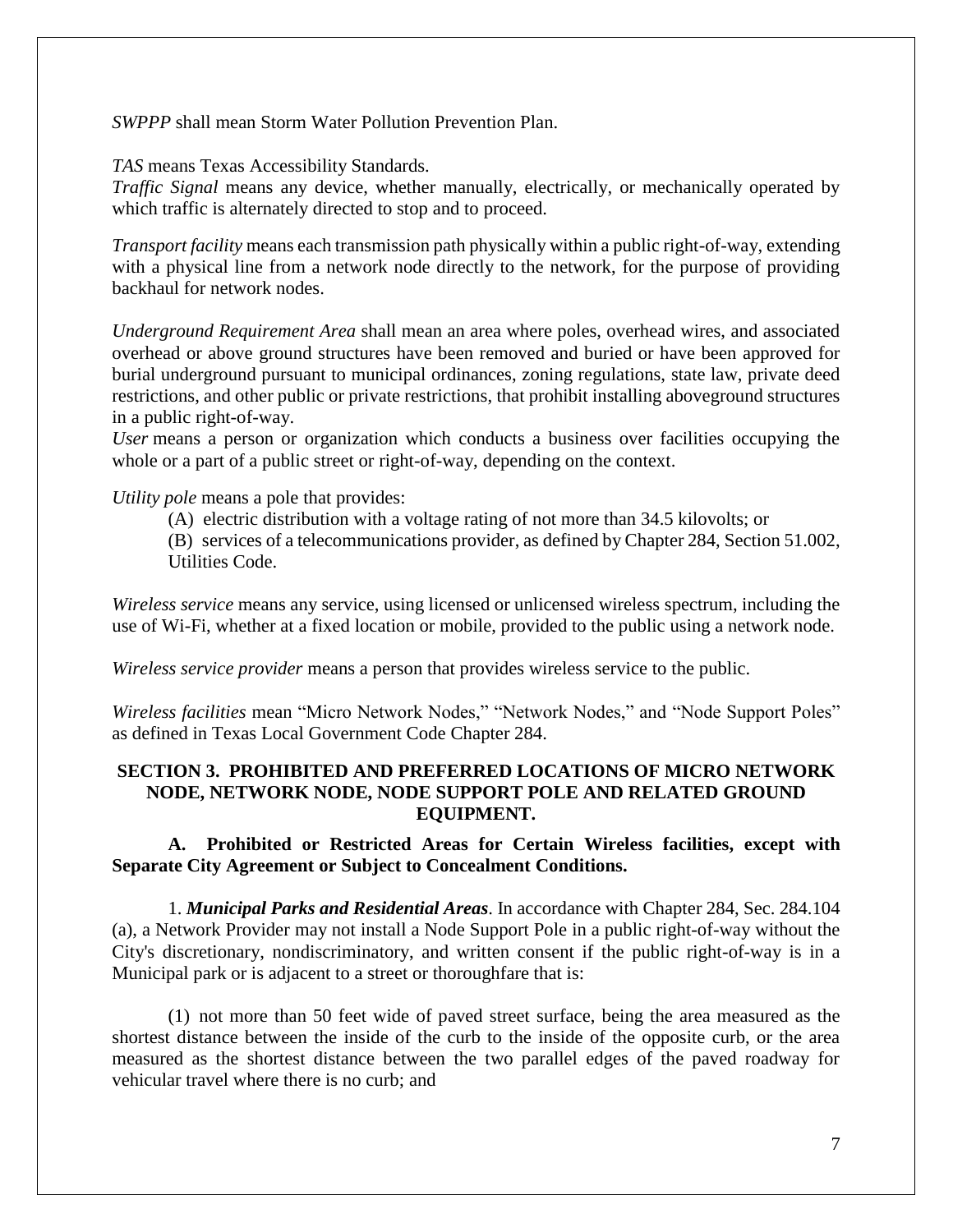(2) adjacent to single-family residential lots or other multifamily residences or undeveloped land that is designated for residential use by zoning or deed restrictions.

1.1. In accordance with Chapter 284, Sec. 284.104 (b), a Network Provider installing a Network Node or Node Support Pole in a public right-of-way described above shall comply with private deed restrictions and other private restrictions in the area that apply to those facilities. Each permit application shall disclose if it is within a Municipal Park and Residential Areas as described above.

2. *Historic District and Design Districts*. In accordance with Chapter 284, Sec. 284.105, a Network Provider must obtain advance written approval from the City before collocating Network Nodes or installing Node Support Poles in a Design District with Decorative Poles or in an area of the City zoned or otherwise designated as a Design District or Historic District.

2.1. As a condition for approval of Network Nodes or Node Support Poles in Design Districts with Decorative Poles or in a Historic District, the City shall require reasonable design or Concealment measures for the Network Nodes or Node Support Poles. Therefore, any request for installations in a Design District with Decorative Poles or in a Historic District, must be accompanied with proposed Concealment measures in the permit applications.

2.2. The City requests that a Network Provider explore the feasibility of using Camouflage measures to improve the aesthetics of the Network Nodes, Node Support Poles, or related ground equipment, or any portion of the nodes, poles, or equipment, to minimize the impact to the aesthetics in Design Districts or in an Historic District.

2.3. Network Provider shall comply with and observe all applicable City, State, and federal historic preservation laws and requirements.

2.4. Each permit application shall disclose if it is within a Design District with Decorative Poles or in an area of the City zoned or otherwise designated as a Design District or Historic District.

3. *Historic Landmarks***.** A Network Provider is discouraged from installing a Network Node or Node Support Pole within 300 feet of a historic site or structure or Historic Landmark recognized by the City, state or federal government (*see, for example, and not limited to*  §442.001(3) of the Texas Government Code, and 16 U.S.C. §470), as of the date of the submission of the permit. It is recommended that each permit application disclose if it is with 300 feet of such a structure.

4*. Compliance with Undergrounding Requirements***.** In accordance with Chapter 284, Sec. 284.107, a Network Provider shall comply with nondiscriminatory undergrounding requirements, including municipal ordinances, zoning regulations, state law, private deed restrictions, and other public or private restrictions, that prohibit installing aboveground structures in a public right-ofway without first obtaining zoning or land use approval.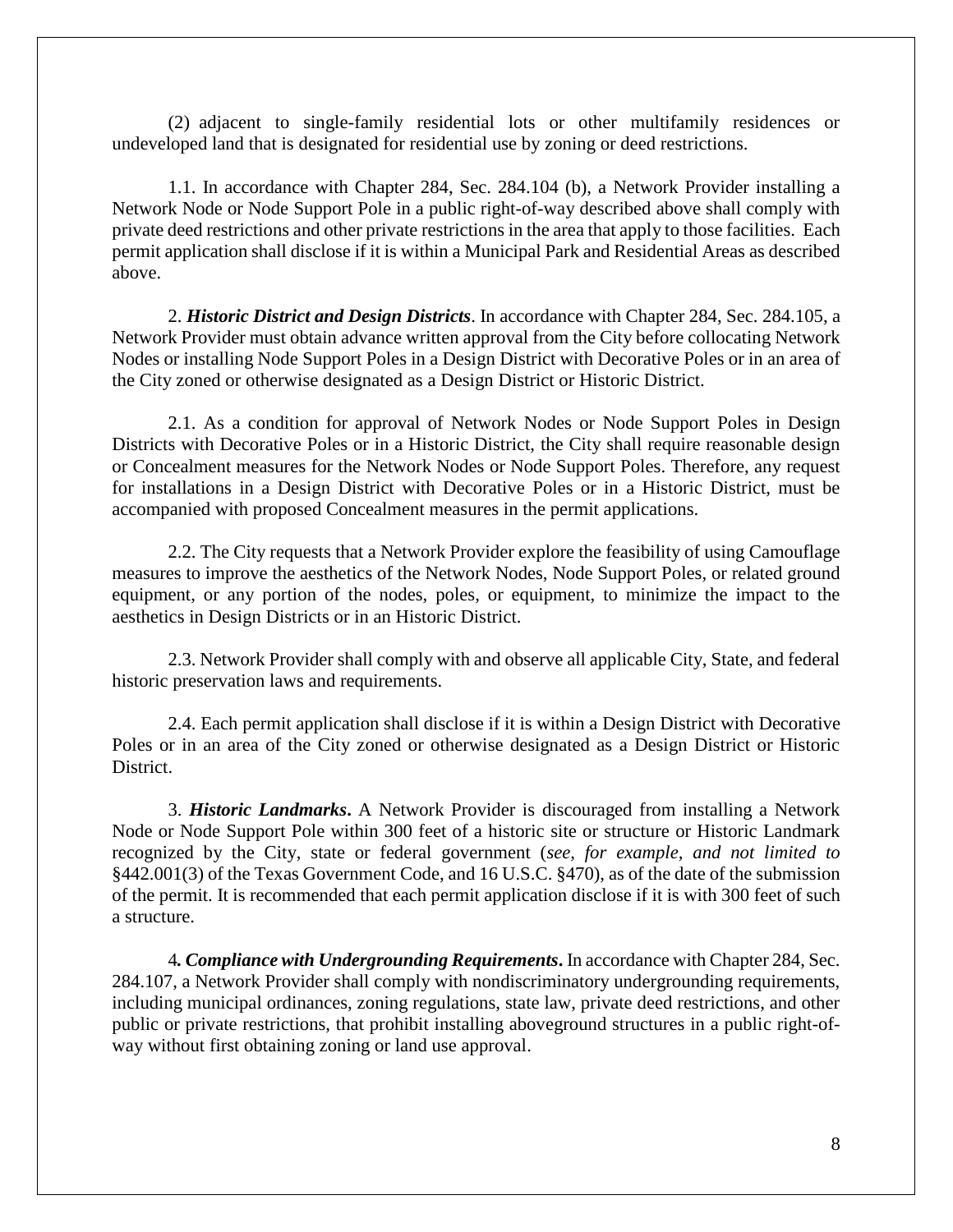4.1 Areas may be designated from time to time by the City as Underground Requirement Areas in accordance with filed plats, and or conversions of overhead to underground areas, as may be allowed by law.

4.2 Each permit application shall disclose if it is within an area that has undergrounding requirements.

# B. **Least preferable locations**.

1. **Residential Areas and Parks**. A Network Provider is discouraged from installing a Network Node on an existing pole in a public right-of-way without written consent from the City Council if the public right-of-way is located in or adjacent to a street or thoroughfare that is adjacent to a municipal park or single-family residential lots or other multifamily residences or undeveloped land that is designated for residential use by zoning or deed restrictions.

 1.1 In accordance with Chapter 284, Sec. 284.104 (b) a Network Provider installing a Network Node or a Node Support Pole in a public right-of-way shall comply with private deed restrictions and other private restrictions in the area that apply to those facilities.

 2. **Historic Districts and Design Districts**. A Network Provider is discouraged from installing a Network Node or a Node Support Pole in the public right-of-way in any area designated by the City as a Design Districts or in an area of the City zoned or otherwise designated as a Historic District unless such a Network Node or a new Node Support Pole is camouflaged.

# **C. Most preferable locations**

1. *Industrial areas* if not adjacent to a Municipal Park, Residential area, Historic District or Design District.

2. *Highway Rights-of-Way* areas if not adjacent to a Municipal Park, Residential area, Historic District or Design District.

3. *Retail and Commercial areas* if not adjacent to a Municipal Park, Residential area, Historic District or Design District.

#### **D. Designated Areas.**

1. The City Council may designate an area as a Historic District or a Design District under Chapter 284.105 at any time.

#### 2. Currently designated *Historic Districts* are:

(a) Historic District Number 1 is the area referred to as Coppell Old Town/Historic District. Its boundaries are: depicted in Exhibit 1.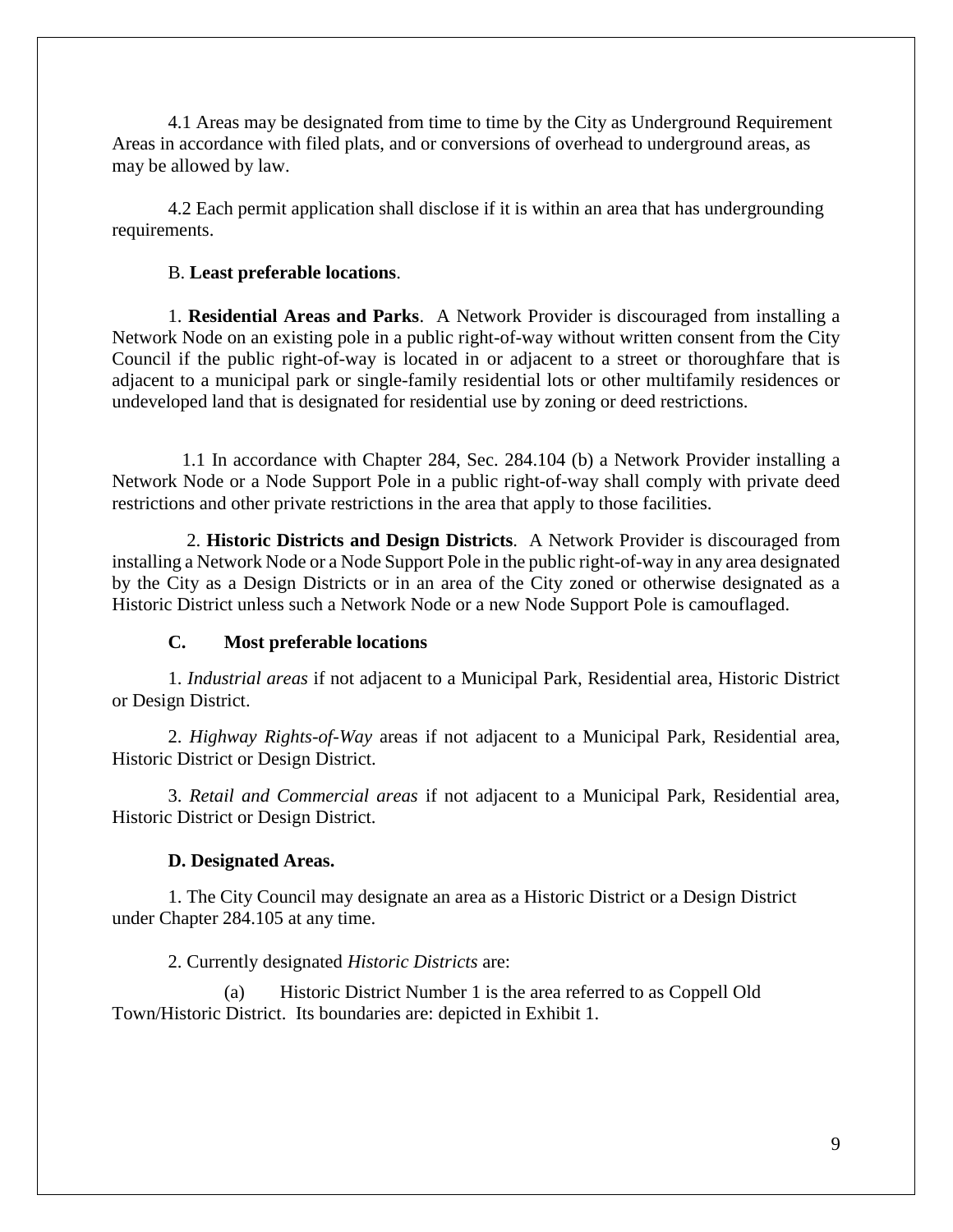3. Currently designated *Design District* areas are:

(a) Design District Number 1 is the area referred to as Town Center District. Its boundaries are: \_ depicted in Exhibit 1. Historic Districts, Design Districts and Designated Underground Required – Network Node and Node Support Pole Design.

(b) Design District Number 2 is the area referred to as Retail District. Its boundaries are: \_ depicted in Exhibit 1. Historic Districts, Design Districts and Designated Underground Required – Network Node and Node Support Pole Design \_.

(c) Design District Number 1 is the area referred to as Commercial District. Its boundaries are: \_ depicted in Exhibit 1. Historic Districts, Design Districts and Designated Underground Required – Network Node and Node Support Pole Design.

(d) Design District Number 2 is the area referred to as Highway Commercial District. Its boundaries are: \_ depicted in Exhibit 1. Historic Districts, Design Districts and Designated Underground Required – Network Node and Node Support Pole Design \_.

4. The failure to designate an area in this Chapter shall not mean that such an area is not within a defined district, if so designated by the City Council. Future areas may be designated as one of these Districts at any time. Such a designation does not require a zoning case.

5. While not required under Chapter 284 to designate Underground Compliance Areas to prohibit above ground Wireless facilities, the City may also, from time to time, also designate Underground Compliance Areas.

Currently designated *Underground Compliance Areas* are:

\_\_\_\_\_\_\_\_\_\_\_\_\_\_\_\_\_\_\_\_\_\_\_\_\_\_\_\_\_\_\_\_\_\_\_\_\_\_\_\_\_\_\_\_\_\_\_\_\_\_.

\_\_\_\_\_\_\_\_\_\_\_\_\_\_\_\_\_\_\_\_\_\_\_\_\_\_\_\_\_\_\_\_\_\_\_\_\_\_\_\_\_\_\_\_\_\_\_\_\_\_\_.

(a) Underground Compliance Area Number 1 is the area referred to as Old Town Coppell\_\_\_\_. Its boundaries are: \_\_\_ depicted in Exhibit 1. Historic Districts, Design Districts and Designated Underground Required – Network Node and Node Support Pole Design

(b) Underground Compliance Area Number 2 is the area referred to as South Right-of-Way of Sandy Lake Road\_\_\_. Its boundaries are: \_ depicted in Exhibit 1. Historic Districts, Design Districts and Designated Underground Required – Network Node and Node Support Pole Design

(c) or Underground Compliance Area Number 3 is the area referred to as Intersection of Denton Tap and Sandy Lake Road and Denton Tap 540' South of Sandy Lake\_. Its boundaries are: \_ depicted in Exhibit 1. Historic Districts, Design Districts and Designated Underground Required – Network Node and Node Support Pole Design

# **E. Exceptions**

The City by its discretionary consent and agreement may grant exception to the above prohibited locations and sizes, but only in a non-exclusive, and non-discriminatory manner, as allowed or required by Chapter 284, Sec. 284.109 and Sec. 284.110.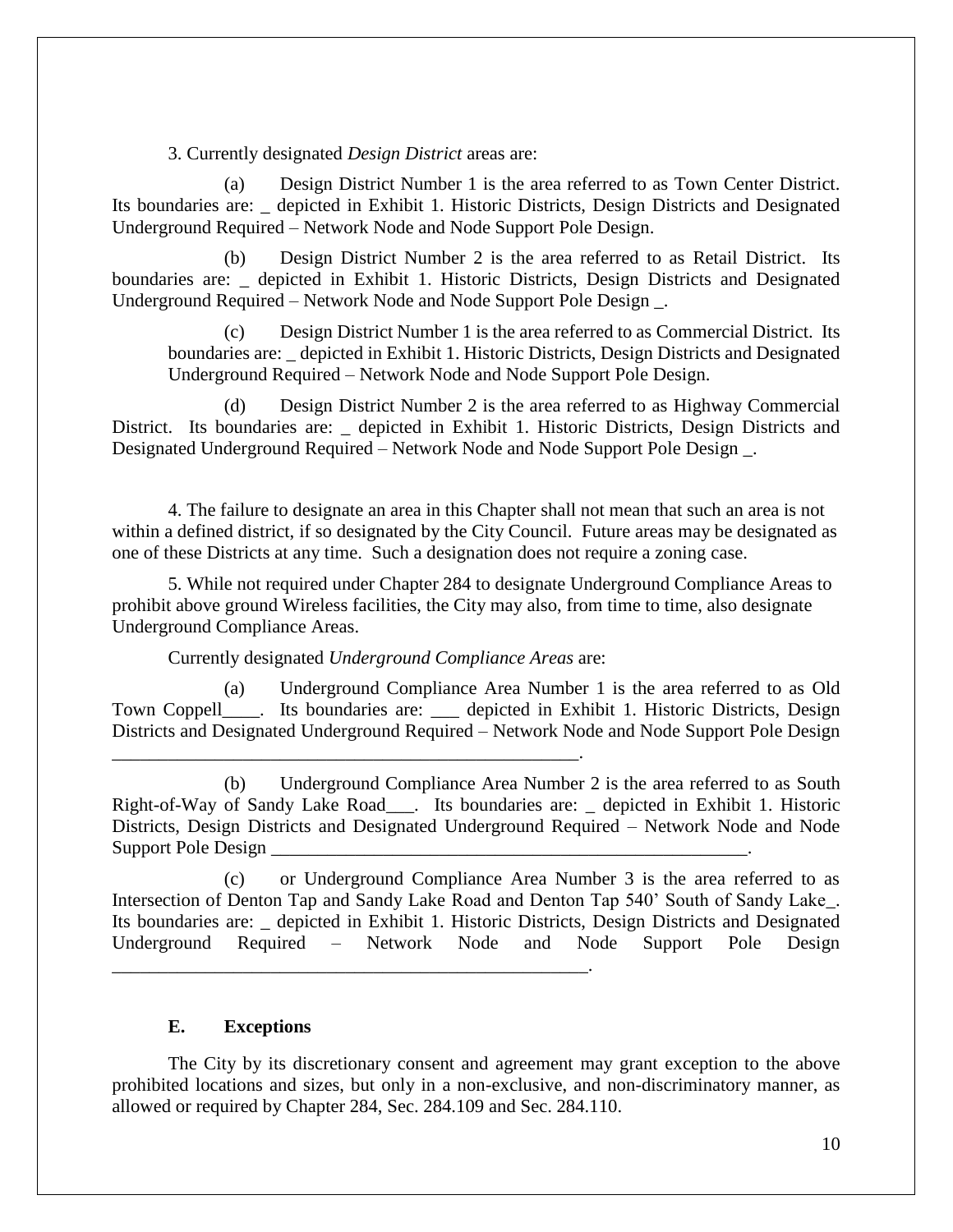# **F. Order of Preference regarding Network Node attachment to existing facilities and New Node Support Poles.**

1. *Existing telephone or electrical lines between existing utility poles*. Micro Network Nodes shall only be lashed on existing telephone or electrical lines between existing utility poles (electric poles or telephones poles), with notice to the pole owner as required by the Federal Pole Attachment Act, and not placed on Utility Poles, Node Support Poles or Service Poles.

2. *Existing Utility Poles* (electric poles or telephones poles), shall be the preferred support facility for Network Nodes and related ground equipment.

3. *Municipal Service Poles*:

a. *Non-decorative street lights* with a height of more than 20 feet.

b. *Traffic signal structures* when such installation will not interfere with the integrity of the facility and will not interfere with the safety of public and in accordance with an agreement as allowed by Chapter 284, Sec. 285.056 and Sec. 284.101 (a) (3), and (b).

c. *Street signage* shall be a low priority use for attachment of a Network Node.

d. *Other municipal Service pole* use is discouraged.

4. *New node support poles* shall be the least preferred type of allowed facility for attachment of Network Nodes.

5. *Ground Equipment***.** Ground equipment should be minimal and the least intrusive.

# **SECTION 4. GUIDELINES ON PLACEMENT.**

#### <span id="page-10-0"></span>**A. Generally.**

In accordance with Chapter 284.102, a Network Provider shall construct and maintain Network Nodes and Node Support Poles in a manner that does not:

1. obstruct, impede, or hinder the usual travel or public safety on a public right-ofway;

2. obstruct the legal use of a public right-of-way by other utility providers;

3. violate nondiscriminatory applicable codes;

4. violate or conflict with the municipality's publicly disclosed public right-of-way management ordinance or this Design Manual.

5. violate the federal Americans with Disabilities Act of 1990 (42 U.S.C. Section 12101 et seq.).

# **B. General Requirements and Information**: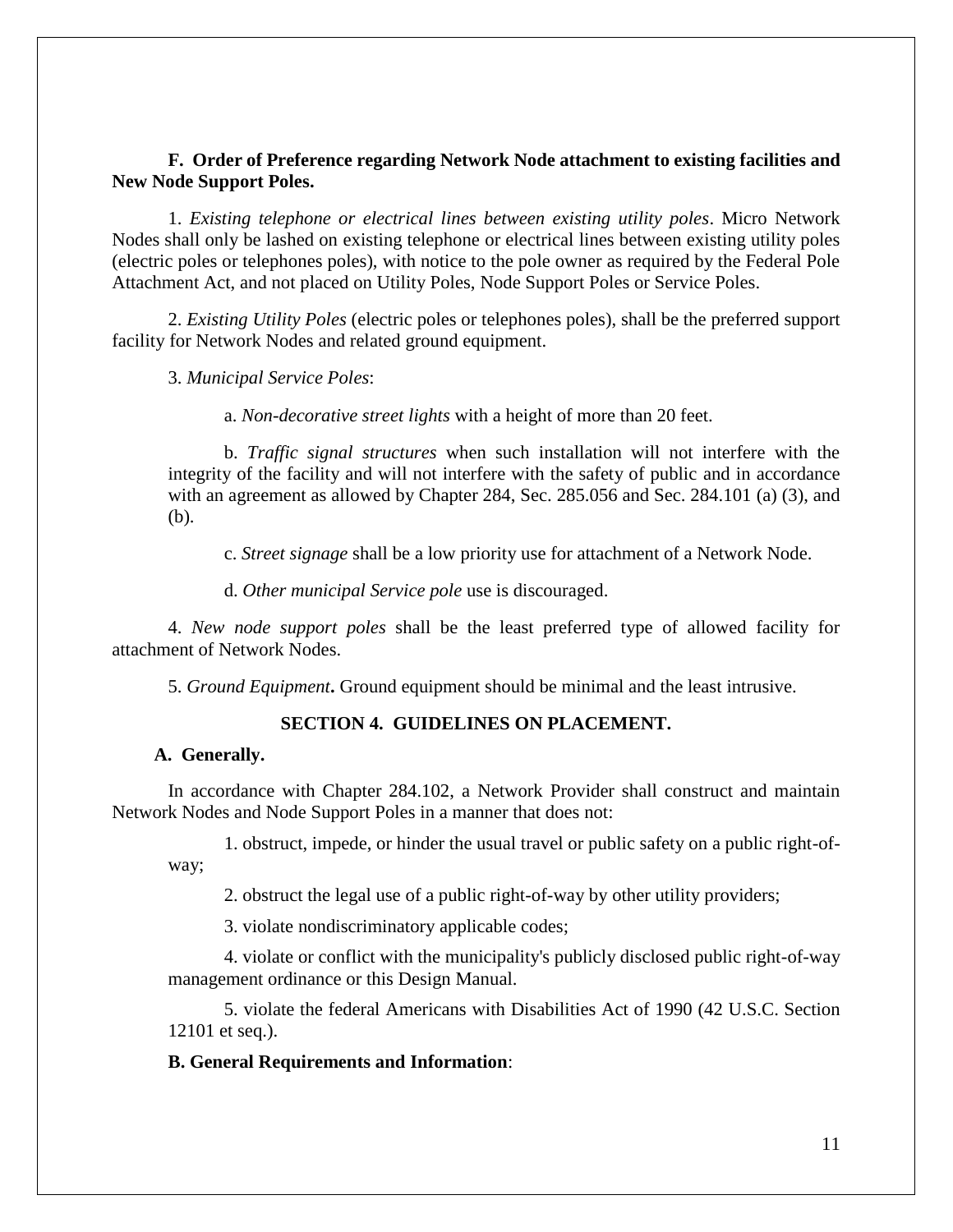1. *Size Limits.* Network Providers shall provide detailed drawings, with calculations to show strict conformity to the size limitations as set forth in Chapter 284, in accordance with, but not limited to Chapter 284, Sec. 284.002, size of a Micro Network Node, Sec. 284.003, Size of Network Nodes, and Sec. 284.103, Max. pole height, with each application and with each request for a permit for each location.<sup>3</sup>

2. *State and Federal Rights-of-way permit*. If the project lies within a Highway Right-of-Way, the applicant must provide evidence of a permit from the State or Federal Government.

#### 3. *Confirmation of non-interference with City Safety Communication Networks*.

a. The Network Provider needs to provide analysis that the proposed network node shall not cause any interference with City public safety radio system, traffic signal light system, or other city safety communications components in accordance with Chapter 284, Sec. 284.304.

b. It shall be the responsibility of the Network Provider to evaluate, prior to making application for permit, the compatibility between the existing City infrastructure and Provider's proposed Network Node. A Network Node shall not be installed in a location that causes any interference. Network Nodes shall not be allowed on City's public safety radio infrastructure.

4*. Improperly Located Network Node facilities, Node Support Poles and related ground equipment*:

a. Improperly Located Network Node facilities, Node Support Poles and related ground equipment shall not impede pedestrian or vehicular traffic in the Right-of-Way. If any Network Node facilities, Node Support Poles or ground equipment is installed in a location that is not in accordance with the plans approved by the City Manager and impedes pedestrian or vehicular traffic or does not comply or otherwise renders the Right-of-Way non-compliant with applicable Laws, including the American Disabilities Act, then Network Provider shall promptly remove the Network Node facilities, Node Support Poles or ground equipment.

b. Notice to Remove unauthorized facilities and relocate and penalty: After 30 days' notice to remove of Network Node facilities, Node Support Poles or ground equipment that is located in the incorrect permitted location, if not relocated the Network Provider shall be subject to a penalty of \$2,000.00 per day penalty until the Network Node facilities, Node Support Poles or ground equipment is relocated to the correct area within the permitted Location, regardless of whether or not the Network Provider's contractor, subcontractor, or vendor installed the Network Node facilities, Node Support Poles or ground equipment in strict conformity with the City Rights-of-way management ord., and other applicable ordnances concerning improperly located facilities in the rights-of-way.

#### **B. Underground Requirement Areas.**

1. In accordance with Chapter 284.107, a Network Provider shall, in relation to installation for which the City approved a permit application, comply with nondiscriminatory undergrounding requirements, including municipal ordinances, zoning regulations, state law, private deed restrictions, and other public or private restrictions, that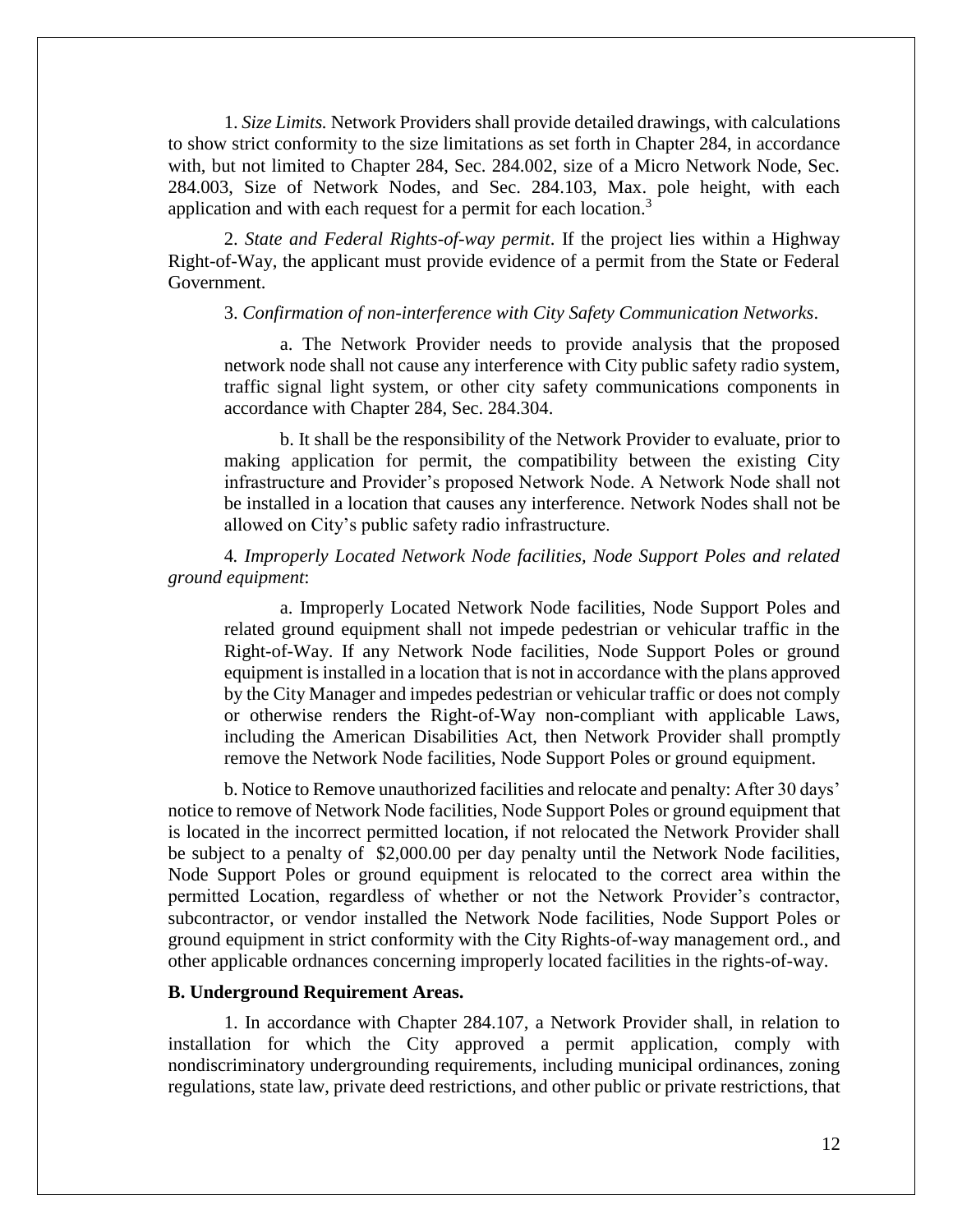prohibit installing aboveground structures in a public right-of-way without first obtaining zoning or land use approval.

2. If a location is designated by the City to transits to be an Underground Requirement Area, then a Network Provider's permit for the location of the Micro Network Node, Network Node, Node Support Pole, and related ground equipment at such location will be revoked 90 days after the designation, with removal of said the Micro Network Node, Network Node, Node Support Pole, and related ground equipment at such location within 90 days of such designation, or as otherwise reasonably allowed by the City for the transition of other overhead facilities.

#### **C. Network Node facilities placement***:*

1. *Right-of-Way:* Network Node facilities, Node Support Poles and related ground equipment shall be placed, as much as possible, within two feet of the outer edge of the Right-of-Way line to minimize any obstruction, impediment, or hindrance to the usual travel or public safety on a public right-of-way.

2. *Height above ground.* Network Node attachments to a pole shall be installed at least eight (8) feet above the ground in accordance with Chapter 284, Sec. 284.108, and if a Network Node attachment is projecting toward the street, for the safety and protection of the public and vehicular traffic, the attachment shall be installed no less than sixteen (16) feet above the ground.

3. *Protrusions.* In accordance with Chapter 284, Sec. 284.003 (a) (1) (C), Sec. 284.003 (a) (2) (C) and Sec. 284.003 (a) (3) (B) no protrusion from the outer circumference of the existing structure or pole shall be more than two (2) feet.

4. *Limit on number of Network Nodes per Site*. There shall be no more than one Network Node on any one Pole.

#### **D. New Node Support Poles***.*

1. *New Node Support Poles Spacing.* New node support poles shall be spaced apart from existing utility poles or Node Support poles at the same as the spacing between utility poles in the immediate proximity, but no less than at a minimum 300 feet from a utility pole or another Node Support Pole to minimize the hazard of poles adjacent to road ways and to minimize effect on property values and aesthetics on the area.

2. Location of Node Support Poles within Street. New node support poles shall not be placed in the raised median section of a street to minimize the hazard of poles within the road ways, unless all other options for attachment of network nodes to existing poles and placement of new node support poles outside of the raised median have been denied.

3. *Height of Node Support Poles or modified Utility Pole*. In accordance with Chapter 284, Sec. 284.103 a Node support pole or modified Utility Pole may not exceed the lesser of:

(1) 10 feet in height above the tallest existing utility pole located within 500 linear feet of the new pole in the same public right-of-way; or

(2) 55 feet above ground level.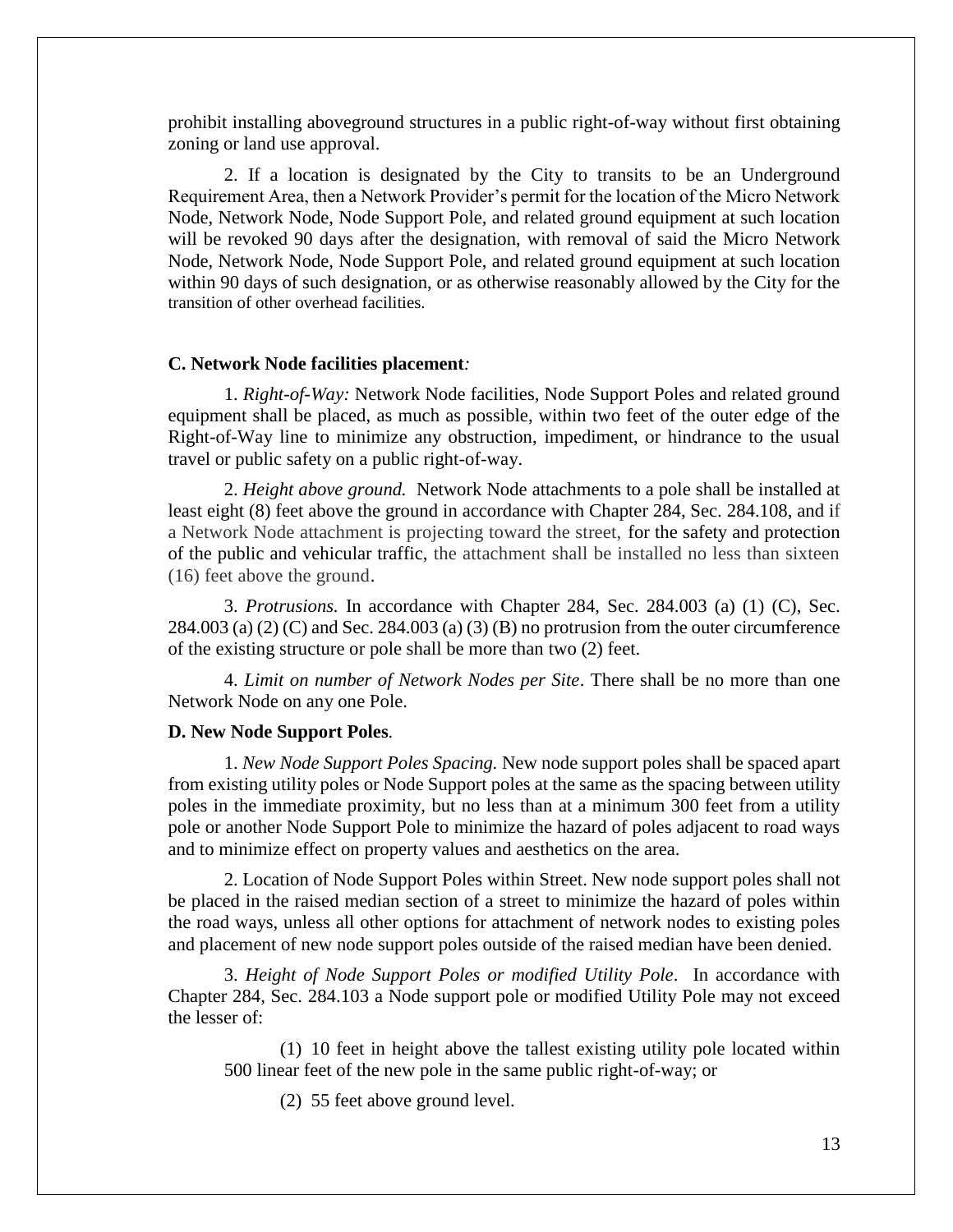#### **E. Ground Equipment.**

1. *Ground Equipment near street corners and intersections:* Ground equipment should be minimal and the least intrusive. In accordance with Chapter 284.102 (1), to minimize any obstruction, impediment, or hindrance to the usual travel or public safety on a public right-of-way the maximum line of sight required to add to safe travel of vehicular and pedestrian traffic and in order to maximize that line of sight at street corners and intersections and to minimize hazards at those locations, ground equipment may not be installed within 250 feet of a street corner or a street intersection.

2. *Ground Equipment near Municipal Parks.* For the safety of Municipal park patrons, particularly small children, and to allow full line of sights near Municipal park property, the Network Provider shall not install Ground Equipment in a Right-of-Way that is within a Park or within 250 feet of the boundary line of a Park, unless approved by the City Manager and Parks Director in writing.

#### 3. *Minimize Ground equipment density*:

In accordance with Chapter 284, Sec. 284.102 (1) to enhance the safety requirements of line of sight of pedestrians, particularly small children, the City's designee may deny a request for a proposed Location if the Network Provider installs Network Node ground equipment where existing ground equipment within 300 feet already occupies a footprint of 25 sq. ft. or more.

#### **F. Municipal Service Poles**:

1. *In accordance with Agreement*: Installations on all Service Poles shall be in accordance with an agreement as allowed by Chapter 284, Sec. 285.056 and Sec. 284.101 (a) (3), and (b).

2. *Required industry standard pole load analysis*: Installations on all Service Poles shall have an industry standard pole load analysis completed and submitted to the municipality with each permit application indicating that the Service Pole to which the Network Node is to be attached will safely support the load, in accordance with Chapter 284.108.

3. *Height of attachments*: All attachments on all Service Poles shall be at least 8 feet above grade, in accordance with Chapter 284, Sec. 285.108 (a) (1) - (2) and if a Network Node attachment is projecting toward the street, for the safety and protection of the public and vehicular traffic, the attachment shall be installed no less than sixteen (16) feet above the ground. If a service pole is less than 8 feet tall, it shall not be extended to allow attachment.

4. *Installations on Traffic Signals*: Installations on all Traffic signal structures must not interfere with the integrity of the facility in any way that may compromise the safety of the public and must be in accordance with an agreement as allowed by Chapter 284, Sec. 285.056 and Sec. 284.101 (a) (3), and (b). Installation of Network Node facilities on any traffic signal structures shall:

i. Be encased in a separate conduit than the traffic signal electronics;

ii. Have a separate electric power connection than the traffic signal structure; and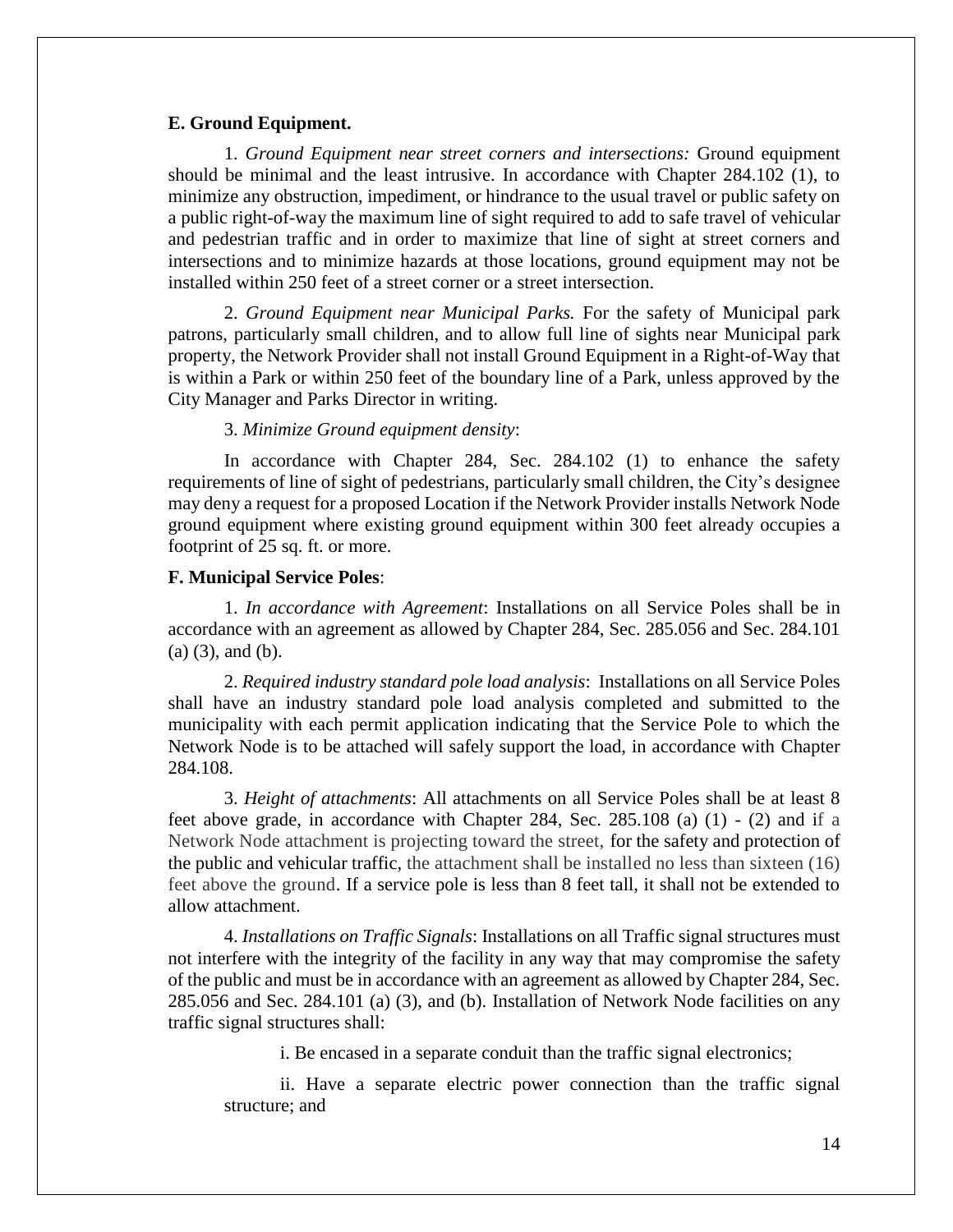iii. Have a separate access point than the traffic signal structure; and

5. *Installations on Street signage*: Installations on all street signage structures must not interfere with the integrity of the facility in any way that may compromise the safety of the public. Installation of Network Node facilities on any street signage structures that has electrics shall:

i. Be encased in a separate conduit than any City signage electronics;

ii. Have a separate electric power connection than the signage structure;

iii. Have a separate access point than the signage structure; and

## **SECTION 5. GENERAL AESTHETIC REQUIREMENTS**

# <span id="page-14-0"></span>**A. Concealment**.

1. Concealment of Network Nodes and Node support poles shall be required by the City in Design Districts with Decorative Poles and in Historic Districts pursuant to Chapter 284.105.

2. It is also the City's preference that all new node support poles be camouflaged. New node support poles shall match the color and character of existing decorative poles within the same right-of-way or design district. Companies shall submit their proposal for camouflage with the permit application.

3. The Network Node facilities shall be concealed or enclosed as much as reasonably possible in an equipment box, cabinet, or other unit that may include ventilation openings. External cables and wires hanging off a pole shall be sheathed or enclosed in a conduit, and positioned on the pole in a manner hidden from view of the street to the extent practical, so that wires are protected and not visible or visually minimized to the extent possible in strict accordance with the City's rights-of-way management ordinance, and other applicable ordinances, except to the extent not consistent with Chapter 284.

The Network Node facilities shall be concealed or enclosed as much as possible in an equipment box, cabinet, or other unit that may include ventilation openings. Concealment units and nodes shall be camouflaged with paint to match color of the pole or facility the equipment is located upon. Ground equipment shall match existing infrastructure within the same right-of-way or district. External cables and wires hanging off a pole shall be sheathed or enclosed in a conduit, so that wires are protected and not visible or visually minimized to the extent possible, except to the extent not consistent with Chapter 284.

#### **B. New Node Support Pole Spacing.**

New node support poles shall be at a minimum 300 feet from a utility pole or another Node Support Pole to minimize the hazard of poles adjacent to road ways and to minimize effect on property values and aesthetics on the area.

#### **C. Minimize Ground Equipment Concentration**.

In order to minimize negative visual impact to the surrounding area, and in accordance with Chapter 284, Sec. 284.102 (1) to enhance the safety requirements of line of sight of pedestrians, particularly small children, the City's designee may deny a request for a proposed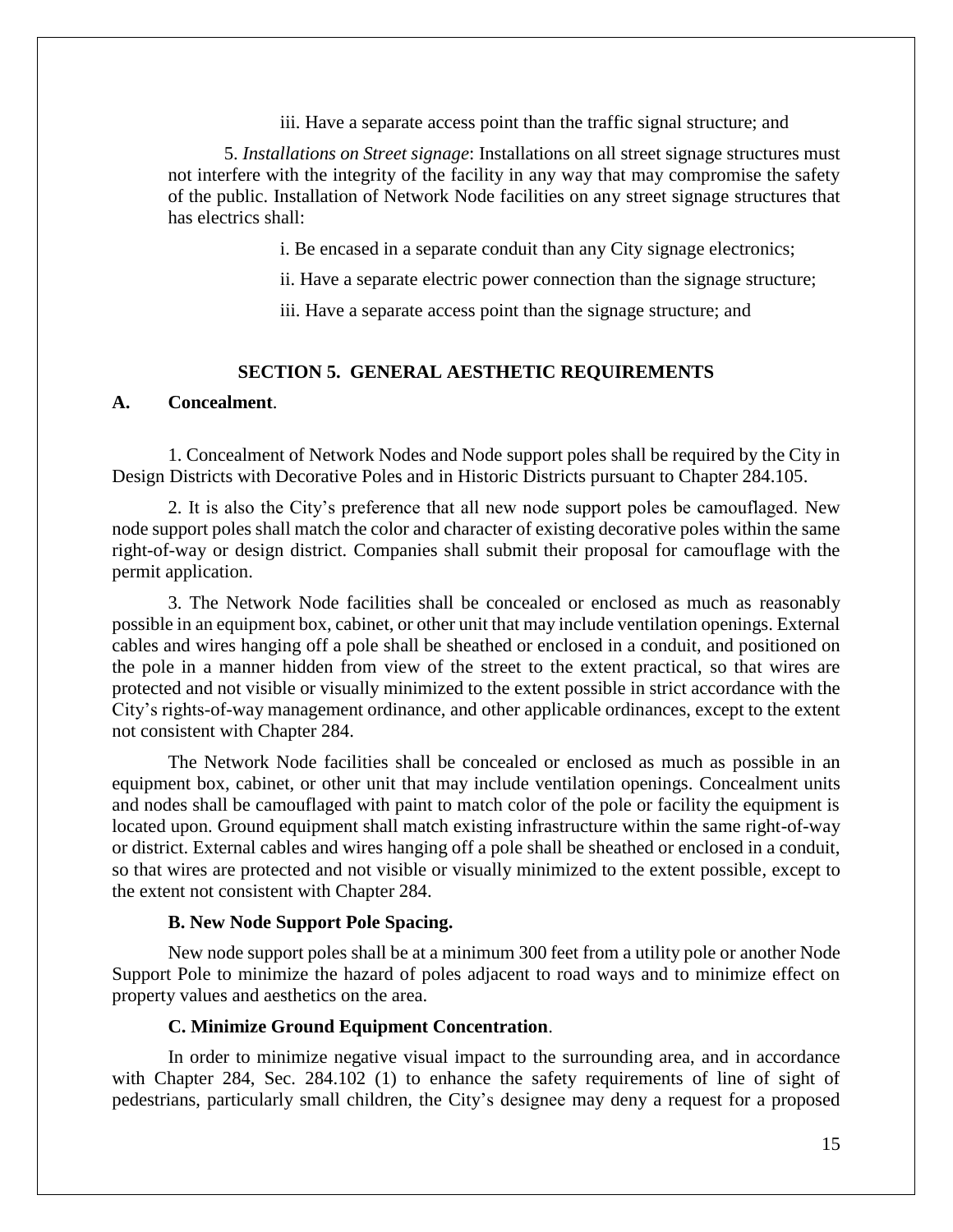Location if the Network Provider installs Network Node ground equipment where existing ground equipment within 300 feet already occupies a footprint of 25 sq. ft. or more to minimize effect on property values and aesthetics on the area.

#### **D. Allowed Colors**.

Colors in Historic Districts and Design Districts must be approved by the City Manager or his designee, from a palette of approved colors. Sample colors will be submitted with the application for attachment or installation. Unless otherwise provided, all colors shall match the background of any structure or cable strand the facilities are located upon and all efforts shall be made for the colors to be inconspicuous. Colors in areas other than in Historic Districts and Design Districts shall conform to colors of other installations of telecommunication providers or installations by the city in the immediately adjacent areas.

#### **SECTION 6. ELECTRICAL SUPPLY**

<span id="page-15-0"></span>A. Network Provider shall be responsible for obtaining any required electrical power service to the Micro Network Node, Network Node facilities, Node Support Poles and ground equipment. The City shall not be liable to the Network Provider for any stoppages or shortages of electrical power furnished to the Micro Network Node, Network Node facilities, Node Support Poles or ground equipment, including without limitation, stoppages or shortages caused by any act, omission, or requirement of the public utility serving the structure or the act or omission of any other tenant or Network Provider of the structure, or for any other cause beyond the control of the City.

B. Network Provider shall not allow or install generators or back-up generators in the Right-of-Way in accordance with Chapter 284, Sec. 284.002 (12) (B) (1).

#### <span id="page-15-1"></span>**SECTION 7. INSURANCE, INDEMNITY, BONDING AND SECURITY DEPOSITS.**

1. Insurance, bonding and security deposits shall be in strict accordance with the City's rights-of-way management ordinance, and other applicable ordinances, except to the extent not consistent with Chapter 284.

<span id="page-15-2"></span>2. Indemnity shall be in accordance with Chapter 284, Sec. 284.302, as provided for in Chapter 283, Sec. 283.057 (a) and (b) of the Texas Loc. Gov't Code.

# **SECTION 8. REQUIREMENTS IN REGARD TO REMOVAL, REPLACEMENT, REPLACEMENT, MAINTENANCE AND REPAIR**

#### **A. REMOVAL OR RELOCATION BY NETWORK PROVIDER.**

1. If the Network Provider removes or relocates a Micro Network Node, Network Node facilities, Node Support Pole or related ground equipment at its own discretion, it shall notify the City Manager in writing not less than 10 business days prior to removal or relocation. Network Provider shall obtain all Permits required for relocation or removal of its Micro Network Node, Network Node facilities, Node Support Poles and related ground equipment prior to relocation or removal.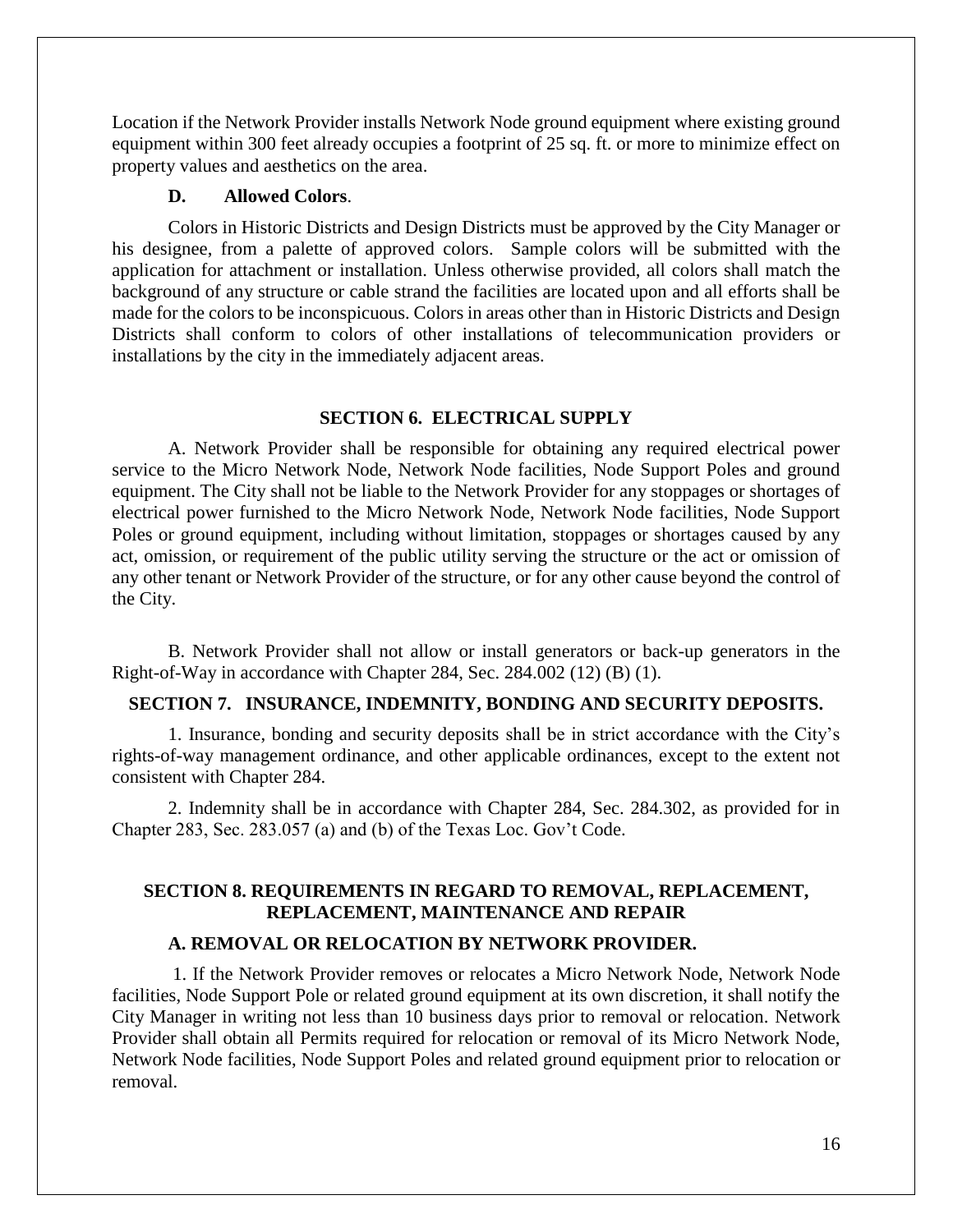2. The City shall not issue any refunds for any amounts paid by Network Provider for Micro Network Node, Network Node facilities, Node Support Poles or related ground equipment that have been removed.

# **B. REMOVAL OR RELOCATION REQUIRED FOR CITY PROJECT**.

1. In accordance with Chapter 284, Sec. 284.107, except as provided in existing state and federal law, a Network Provider shall relocate or adjust Micro Network Node, Network Node, Node Support Pole and related ground equipment in a public right-of-way in a timely manner and without cost to the municipality managing the public right-of-way

2. Network Provider understands and acknowledges that the City may require Network Provider to remove or relocate its Micro Network Node, Network Node, Node Support Pole and related ground equipment, or any portion thereof from the Right-of-Way for City construction projects as allowed by state and feral law, including the common-law.

3. Network Provider shall, at the City Manager's direction, remove or relocate the same at Network Provider's sole cost and expense, except as otherwise provided in existing state and federal law, whenever the City Manager reasonably determines that the relocation or removal is needed for any of the following purposes: Required for the construction, completion, repair, widening, relocation, or maintenance of, or use in connection with, any City construction or maintenance project of a street ort public rights-of-way to enhance the traveling publics use for travel and transportation.

4. If Network Provider fails to remove or relocate the Micro Network Node, Network Node, Node Support Pole or related ground equipment, or portion thereof as requested by the City Manager within 90 days of Network Provider 's receipt of the request, then the City shall be entitled to remove the Micro Network Node, Network Node, Node Support Pole or related ground equipment, or portion thereof at Network Provider's sole cost and expense, without further notice to Network Provider.

5. Network Provider shall, within 30 days following issuance of invoice for the same, reimburse the City for its reasonable expenses incurred in the removal (including, without limitation, overhead and storage expenses) of the Micro Network Node, Network Node, Node Support Pole or related ground equipment, or portion thereof.

# **C. REMOVAL REQUIRED BY CITY FOR SAFETY AND IMMINENT DANGER REASONS**.

1. Network Provider shall, at its sole cost and expense, promptly disconnect, remove, or relocate the applicable Micro Network Node, Network Node, Node Support Pole and related ground equipment within the time frame and in the manner required by the City Manager if the City Manager reasonably determines that the disconnection, removal, or relocation of any part of a Micro Network Node, Network Node, Node Support Pole and related ground equipment (a) is necessary to protect the public health, safety, welfare, or City property, (b) the Micro Network Node, Network Node, Node Support Pole and related ground equipment, or portion thereof, is adversely affecting proper operation of streetlights or City property, or (c) Network Provider fails to obtain all applicable licenses, Permits, and certifications required by Law for its Micro Network Node, Network Node, Node Support Pole and related ground equipment, or use of any Location under applicable law. If the City Manager reasonably determines that there is imminent danger to the public, then the City may immediately disconnect, remove, or relocate the applicable Micro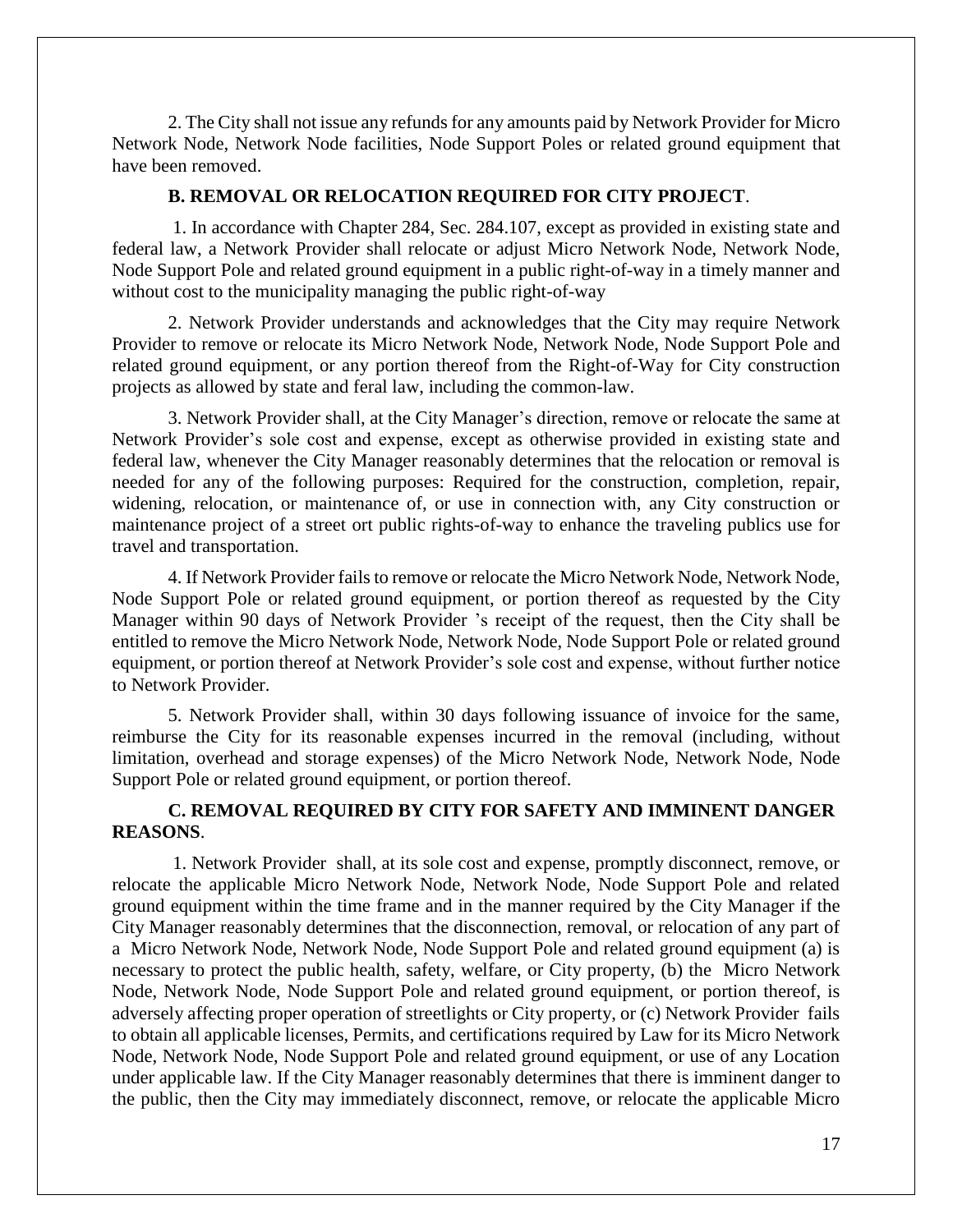Network Node, Network Node, Node Support Pole and related ground equipment at the Network Provider's sole cost and expense.

2. The City Manager shall provide 90 days written notice to the Network Provider before removing a Micro Network Node, Network Node, Node Support Pole and related ground equipment under this Section, unless there is imminent danger to the public health, safety, and welfare.

3. Network Provider shall reimburse City for the City's actual cost of removal of Micro Network Node, Network Node, Node Support Pole and related ground equipment within 30 days of receiving the invoice from the City.

# <span id="page-17-0"></span>**SECTION 9. INSTALLATION AND INSPECTIONS**

#### **A. INSTALLATION.**

Network Provider shall, at its own cost and expense, install the Micro Network Node, Network Node facilities, Node Support Poles and related ground equipment in a good and workmanlike manner and in accordance with the requirements promulgated by the City Manager, as such may be amended from time to time. Network Provider's work shall be subject to the regulation, control and direction of the City Manager. All work done in connection with the installation, operation, maintenance, repair, modification, and/or replacement of the Micro Network Node, Network Node facilities, Node Support Poles and related ground equipment shall be in compliance with all applicable laws, ordinances, codes, rules and regulations of the City, applicable county, the state, and the United States ("Laws").

#### **B. INSPECTIONS**.

The City Manager, or designee, may perform visual inspections of any Micro Network Node, Network Node, Node Support Pole or related ground equipment located in the Right-of-Way as the City Manager deems appropriate without notice. If the inspection requires physical contact with the Micro Network Node, Network Node, Node Support Poles or related ground equipment, the City Manager shall provide written notice to the Network Provider within five business days of the planned inspection. Network Provider may have a representative present during such inspection.

# <span id="page-17-1"></span>**SECTION 10. REQUIREMENTS UPON ABANDONMENT OF OBSOLETE MICRO NETWORK NODE, NETWORK NODE, NODE SUPPORT POLE AND RELATED GROUND EQUIPMENT.**

Network Provider shall remove Micro Network Node, Network Node, Node Support Pole and related ground equipment when such facilities are Abandoned regardless of whether or not it receives notice from the City. Unless the City sends notice that removal must be completed immediately to ensure public health, safety, and welfare, the removal must be completed within the earlier of 90 days of the Micro Network Node, Network Node, Node Support Pole and related ground equipment being Abandoned or within 90 days of receipt of written notice from the City. When Network Provider removes, or Abandons permanent structures in the Right-of-Way, the Network Provider shall notify the City Manager and City Manager in writing of such removal or Abandonment and shall file with the City Manager and City Manager the location and description of each Micro Network Node, Network Node, Node Support Pole and related ground equipment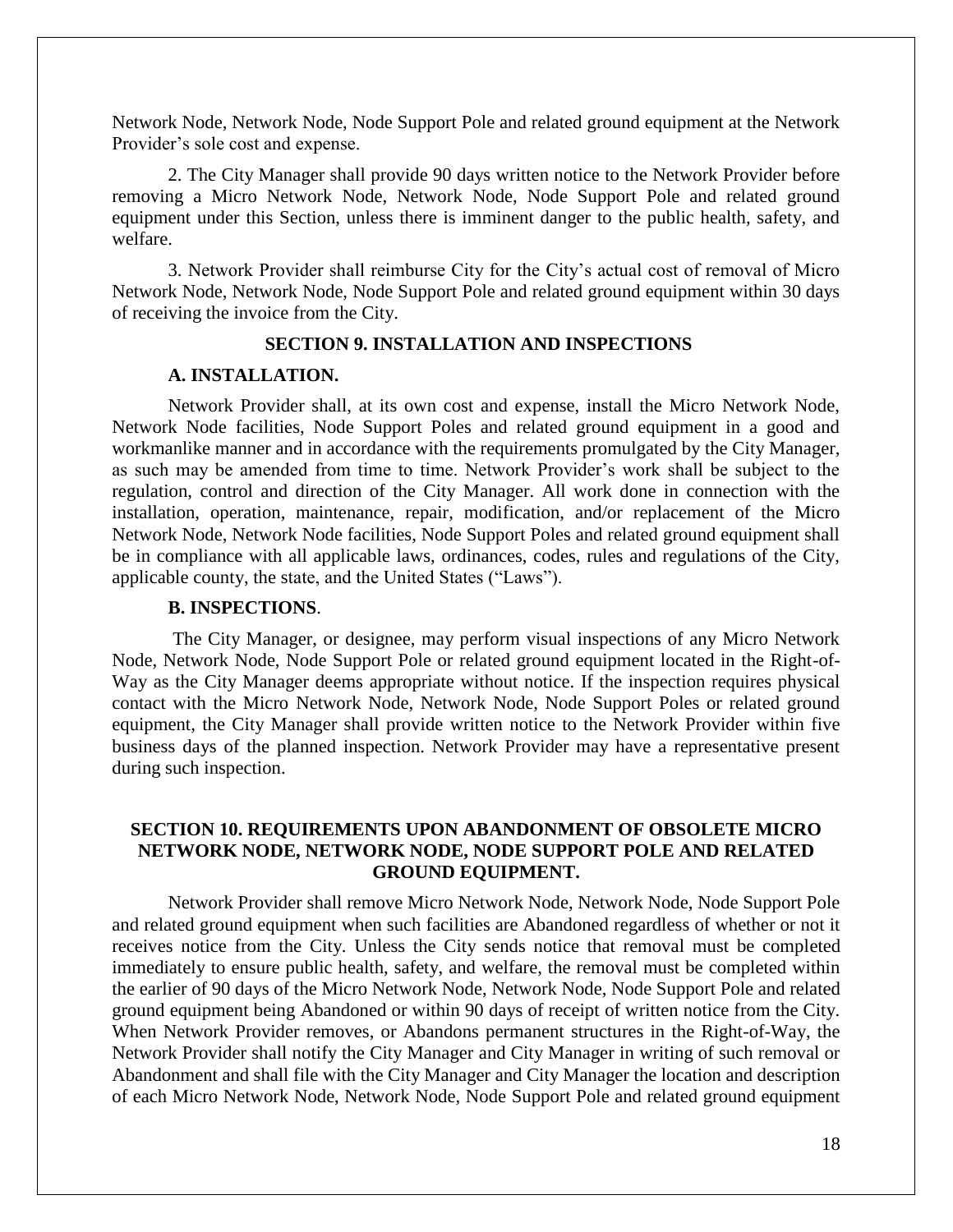removed or Abandoned. The City Manager may require the Network Provider to complete additional remedial measures necessary for public safety and the integrity of the Right-of-Way.

### **SECTION 11. GENERAL PROVISIONS.**

<span id="page-18-0"></span>**1. As Built Maps and Records.** Network Provider's as built maps and records shall be in strict accordance with the City's rights-of-way management ordinance, and other applicable ordinances, except to the extent not consistent with Chapter 284.

**2. Courtesy and Proper Performance.** Courtesy and Proper Performance of Network provider's personnel, and contractors shall be in strict accordance with the City's rights-of-way management ordinance, and other applicable ordinances, except to the extent not consistent with Chapter 284.

### **3. DRUG POLICY.**

It is the policy of the City to achieve a drug-free workforce and workplace. The manufacture, distribution, dispensation, possession, sale, or use of illegal drugs or alcohol by Network Provider's employees, contractors, subcontractors, sub-Network Provider's, or vendors while on City rights-of-way is prohibited.

**4. ALLOCATION OF FUNDS FOR REMOVAL AND STORAGE**. The City has appropriated \$0 to pay for the cost of any removal or storage of Micro Network Node, Network Node, Node Support Pole and related ground equipment, as authorized under this Article, and no other funds are allocated.

#### **5. OWNERSHIP**

No part of a Micro Network Node, Network Node, Node Support Pole and related ground equipment erected or placed on the Right-of-Way by Network Provider will become, or be considered by the City as being affixed to or a part of, the Right-of-Way. All portions of the Micro Network Node, Network Node, Node Support Pole and related ground equipment constructed, modified, erected, or placed by Network Provider on the Right-of-Way will be and remain the property of Network Provider and may be removed by Network Provider at any time, provided the Network Provider shall notify the City Manager prior to any work in the Right-of-Way.

**6. Tree Maintenance**. Tree maintenance shall be in strict accordance with the City's rights-of-way management ordinance, and other applicable ordinances, except to the extent not consistent with Chapter 284.

**7. Signage.** Signage shall be in strict accordance with the City's rights-of-way management ordinance, and other applicable ordinances, except to the extent not consistent with Chapter 284.

Network Provider shall post its name, location identifying information, and emergency telephone number in an area on the cabinet of the Network Node facility that is visible to the public, but, to the extent practical, attached in a location that is not visible from the street. Signage required under this section shall not exceed 4" x 6", unless otherwise required by law (e.g. RF ground notification signs) or the City Manager.

Except as required by Laws or by the Utility Pole owner, Network Provider shall not post any other signage or advertising on the Micro Network Node, Network Node, Node Support Pole, Service pole or Utility Pole.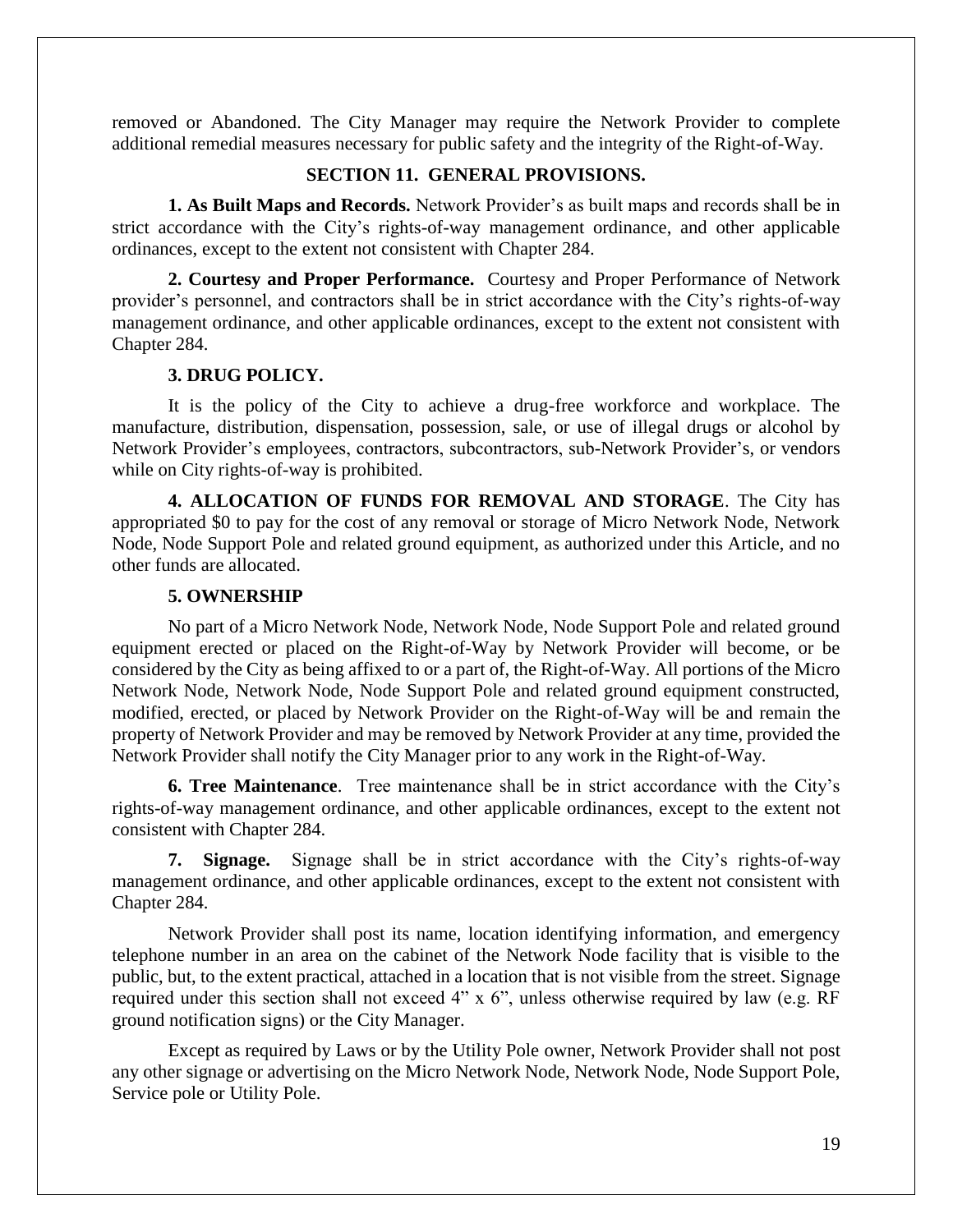#### **8. Graffiti Abatement**.

As soon as practical, but not later than fourteen (14) calendar days from the date Network Provider receives notice thereof, Network Provider shall remove all graffiti on any of its Micro Network Node, Network Node, Node Support Pole, and related ground equipment located in the Right of Way. The foregoing shall not relieve the Network Provider from complying with any City graffiti or visual blight ordinance or regulation.

#### **9. Restoration.**

 $\overline{\phantom{a}}$ 

Network Provider shall restore and repair of the rights-of-way from any damage to the Right-of-Way, or any facilities located within the Right-of-Way, and the property of any third party resulting from Network Provider's removal or relocation activities (or any other of Network Provider's activities hereunder) in strict accordance with the City's rights-of-way management ordinance, and other applicable ordinances, except to the extent not consistent with Chapter 284.

#### **10. Network provider's responsibility.**

Network Provider shall be responsible and liable for the acts and omissions of Network Provider's employees, temporary employees, officers, directors, consultants, agents, Affiliates, subsidiaries, sub-Network Provider's and subcontractors in connection with the installations of any Micro Network Node, Network Node, Node Support Pole and related ground equipment, as if such acts or omissions were Network Provider's acts or omissions in strict accordance with the City's rights-of-way management ordinance, and other applicable ordinances, except to the extent not consistent with Chapter 284.

#### **SECTION 12-19 RESERVED**

#### **SECTION 20. DESIGN MANUAL - UPDATES**

<span id="page-19-1"></span><span id="page-19-0"></span>Placement or Modification of Micro Network Node, Network Node, Node Support Pole and related ground equipment shall comply with the City's Design Manual at the time the Permit for installation or Modification is approved and as amended from time to time.

<sup>&</sup>lt;sup>1</sup> Sec. 284.301. LOCAL POLICE-POWER-BASED REGULATIONS. (a) Subject to this chapter and applicable federal and state law, a municipality may continue to exercise zoning, land use, planning, and permitting authority in the municipality's boundaries, including with respect to utility poles.

<sup>(</sup>b) A municipality may exercise that authority to impose police-power-based regulations for the management of the public right-of-way that apply to all persons subject to the municipality.

<sup>(</sup>c) A municipality may impose police-power-based regulations in the management of the activities of network providers in the public right-of-way only to the extent that the regulations are reasonably necessary to protect the health, safety, and welfare of the public.

 $2$  The definitions as used in Tx. Loc. Gov. Code, Chapter 284, Sec. 284.002 shall be used in this Design Manual.

Tex. Loc. Gov. Code, Chapter 284, Sec. 284.002. DEFINITIONS. In this chapter: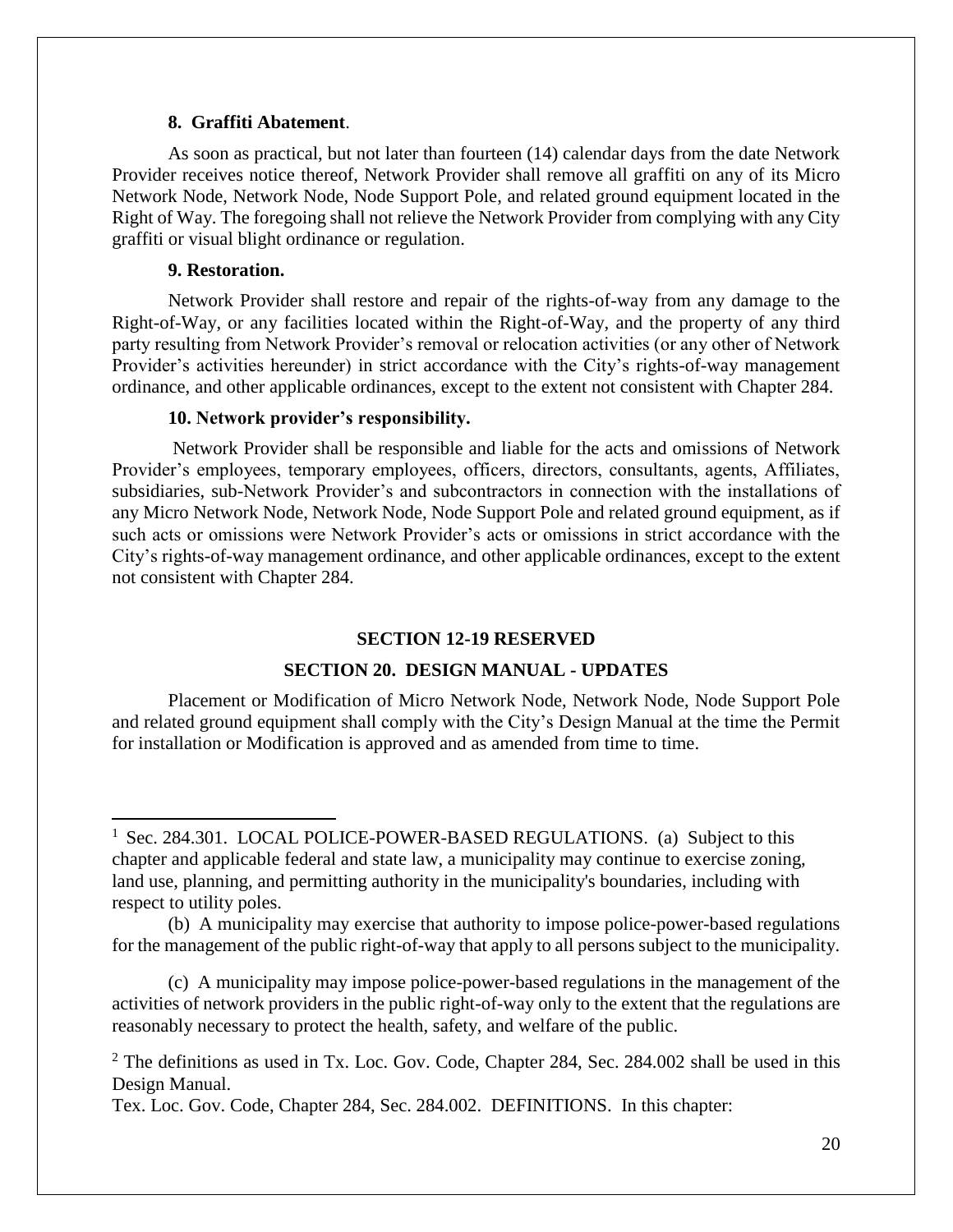(1) "Antenna" means communications equipment that transmits or receives electromagnetic radio frequency signals used in the provision of wireless services.

(2) "Applicable codes" means:

 $\overline{\phantom{a}}$ 

(A) uniform building, fire, electrical, plumbing, or mechanical codes adopted by a recognized national code organization; and

(B) local amendments to those codes to the extent not inconsistent with this chapter.

(3) "Collocate" and "collocation" mean the installation, mounting, maintenance, modification, operation, or replacement of network nodes in a public right-of-way on or adjacent to a pole.

(4) "Decorative pole" means a streetlight pole specially designed and placed for aesthetic purposes and on which no appurtenances or attachments, other than specially designed informational or directional signage or temporary holiday or special event attachments, have been placed or are permitted to be placed according to nondiscriminatory municipal codes.

(5) "Design district" means an area that is zoned, or otherwise designated by municipal code, and for which the city maintains and enforces unique design and aesthetic standards on a uniform and nondiscriminatory basis.

(6) "Historic district" means an area that is zoned or otherwise designated as a historic district under municipal, state, or federal law.

(7) "Law" means common law or a federal, state, or local law, statute, code, rule, regulation, order, or ordinance.

(8) "Macro tower" means a guyed or self-supported pole or monopole greater than the height parameters prescribed by Section 284.103 and that supports or is capable of supporting antennas.

(9) "Micro network node" means a network node that is not larger in dimension than 24 inches in length, 15 inches in width, and 12 inches in height, and that has an exterior antenna, if any, not longer than 11 inches.

(10) "Municipally owned utility pole" means a utility pole owned or operated by a municipally owned utility, as defined by Section 11.003, Utilities Code, and located in a public right-of-way.

(11) "Municipal park" means an area that is zoned or otherwise designated by municipal code as a public park for the purpose of recreational activity.

(12) "Network node" means equipment at a fixed location that enables wireless communications between user equipment and a communications network. The term:

(A) includes:

(i) equipment associated with wireless communications;

(ii) a radio transceiver, an antenna, a battery-only backup power supply, and comparable equipment, regardless of technological configuration; and

(iii) coaxial or fiber-optic cable that is immediately adjacent to and directly associated with a particular collocation; and

- (B) does not include:
	- (i) an electric generator;
	- (ii) a pole; or
	- (iii) a macro tower.

(13) "Network provider" means:

(A) a wireless service provider; or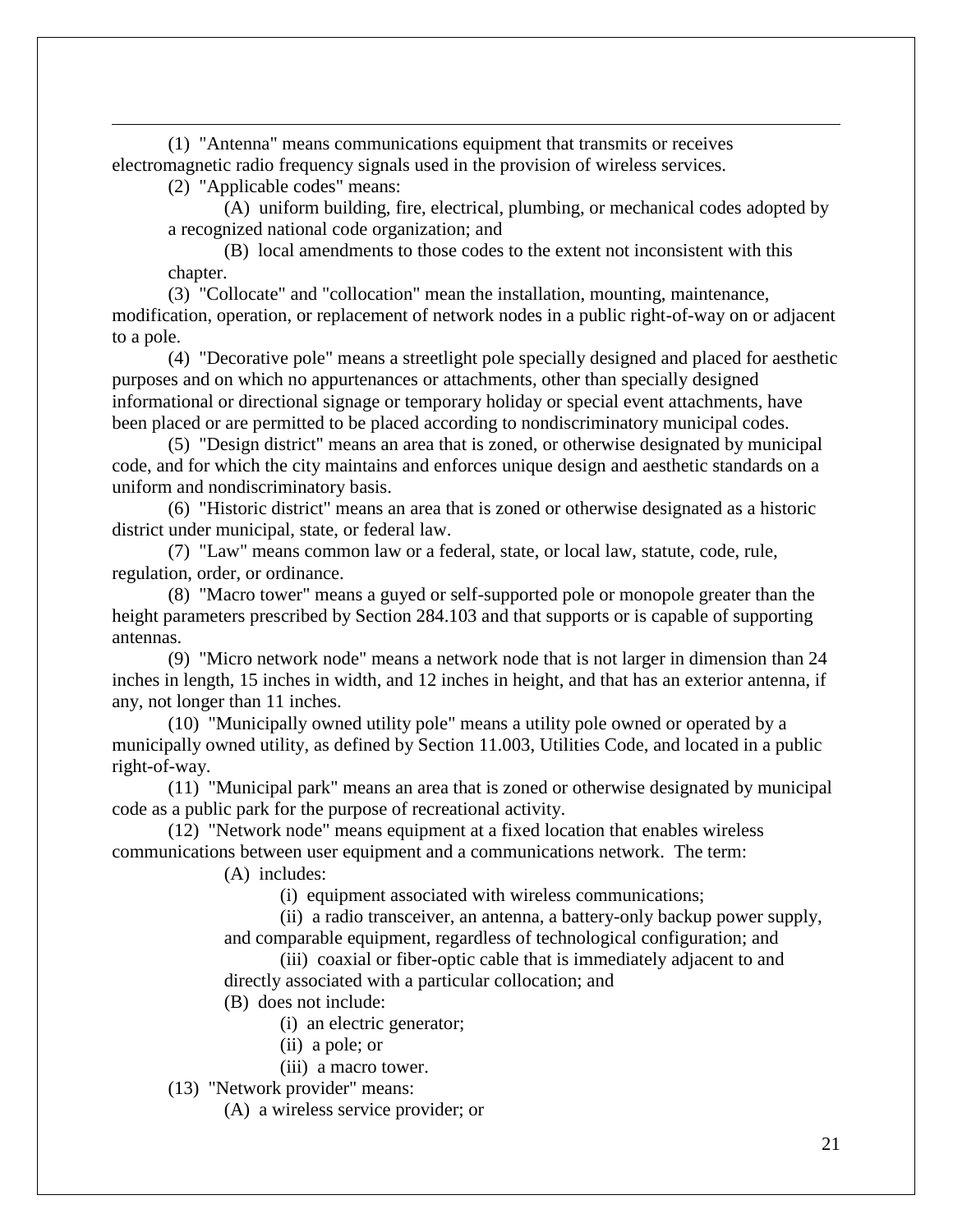(B) a person that does not provide wireless services and that is not an electric utility but builds or installs on behalf of a wireless service provider:

(i) network nodes; or

 $\overline{\phantom{a}}$ 

(ii) node support poles or any other structure that supports or is capable of supporting a network node.

(14) "Node support pole" means a pole installed by a network provider for the primary purpose of supporting a network node.

(15) "Permit" means a written authorization for the use of the public right-of-way or collocation on a service pole required from a municipality before a network provider may perform an action or initiate, continue, or complete a project over which the municipality has police power authority.

(16) "Pole" means a service pole, municipally owned utility pole, node support pole, or utility pole.

(17) "Private easement" means an easement or other real property right that is only for the benefit of the grantor and grantee and their successors and assigns.

(18) "Public right-of-way" means the area on, below, or above a public roadway, highway, street, public sidewalk, alley, waterway, or utility easement in which the municipality has an interest. The term does not include:

(A) a private easement; or

(B) the airwaves above a public right-of-way with regard to wireless telecommunications.

(19) "Public right-of-way management ordinance" means an ordinance that complies with Subchapter C.

(20) "Public right-of-way rate" means an annual rental charge paid by a network provider to a municipality related to the construction, maintenance, or operation of network nodes within a public right-of-way in the municipality.

(21) "Service pole" means a pole, other than a municipally owned utility pole, owned or operated by a municipality and located in a public right-of-way, including:

(A) a pole that supports traffic control functions;

(B) a structure for signage;

(C) a pole that supports lighting, other than a decorative pole; and

(D) a pole or similar structure owned or operated by a municipality and supporting only network nodes.

(22) "Transport facility" means each transmission path physically within a public rightof-way, extending with a physical line from a network node directly to the network, for the purpose of providing backhaul for network nodes.

(23) "Utility pole" means a pole that provides:

(A) electric distribution with a voltage rating of not more than 34.5 kilovolts; or

(B) services of a telecommunications provider, as defined by Section 51.002, Utilities Code.

(24) "Wireless service" means any service, using licensed or unlicensed wireless spectrum, including the use of Wi-Fi, whether at a fixed location or mobile, provided to the public using a network node.

(25) "Wireless service provider" means a person that provides wireless service to the public.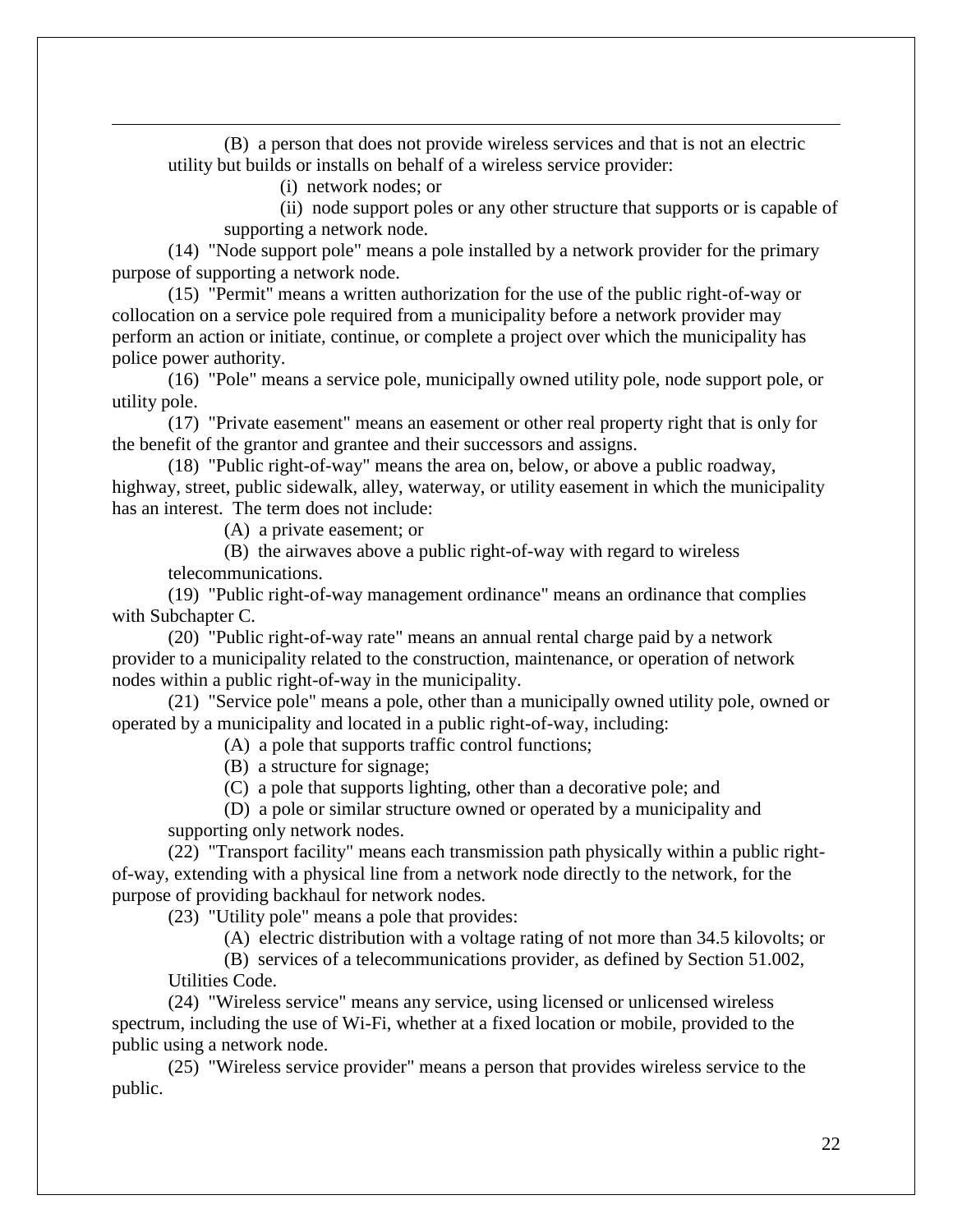$\overline{\phantom{a}}$ <sup>3</sup> Sec. 284.002. DEFINITIONS (8) "Micro network node" means a network node that is not larger in dimension than 24 inches in length, 15 inches in width, and 12 inches in height, and that has an exterior antenna, if any, not longer than 11 inches.

Sec. 284.003. LIMITATION ON SIZE OF NETWORK NODES. (a) Except as provided by Section 284.109, a network node to which this chapter applies must conform to the following conditions:

(1) each antenna that does not have exposed elements and is attached to an existing structure or pole:

(A) must be located inside an enclosure of not more than six cubic feet in volume;

(B) may not exceed a height of three feet above the existing structure or pole; and

(C) may not protrude from the outer circumference of the existing structure or pole by more than two feet;

(2) if an antenna has exposed elements and is attached to an existing structure or pole, the antenna and all of the antenna's exposed elements:

(A) must fit within an imaginary enclosure of not more than six cubic feet;

(B) may not exceed a height of three feet above the existing structure or pole; and

(C) may not protrude from the outer circumference of the existing structure or pole by more than two feet;

(3) the cumulative size of other wireless equipment associated with the network node attached to an existing structure or pole may not:

(A) be more than 28 cubic feet in volume; or

(B) protrude from the outer circumference of the existing structure or a node support pole by more than two feet;

(4) ground-based enclosures, separate from the pole, may not be higher than three feet six inches from grade, wider than three feet six inches, or deeper than three feet six inches; and

(5) pole-mounted enclosures may not be taller than five feet.

(b) The following types of associated ancillary equipment are not included in the calculation of equipment volume under Subsection (a):

- (1) electric meters;
- (2) concealment elements;
- (3) telecommunications demarcation boxes;
- (4) grounding equipment;
- (5) power transfer switches;
- (6) cut-off switches; and
- (7) vertical cable runs for the connection of power and other services.

(c) Equipment attached to node support poles may not protrude from the outer edge of the node support pole by more than two feet.

(d) Equipment attached to a utility pole must be installed in accordance with the National Electrical Safety Code, subject to applicable codes, and the utility pole owner's construction standards.